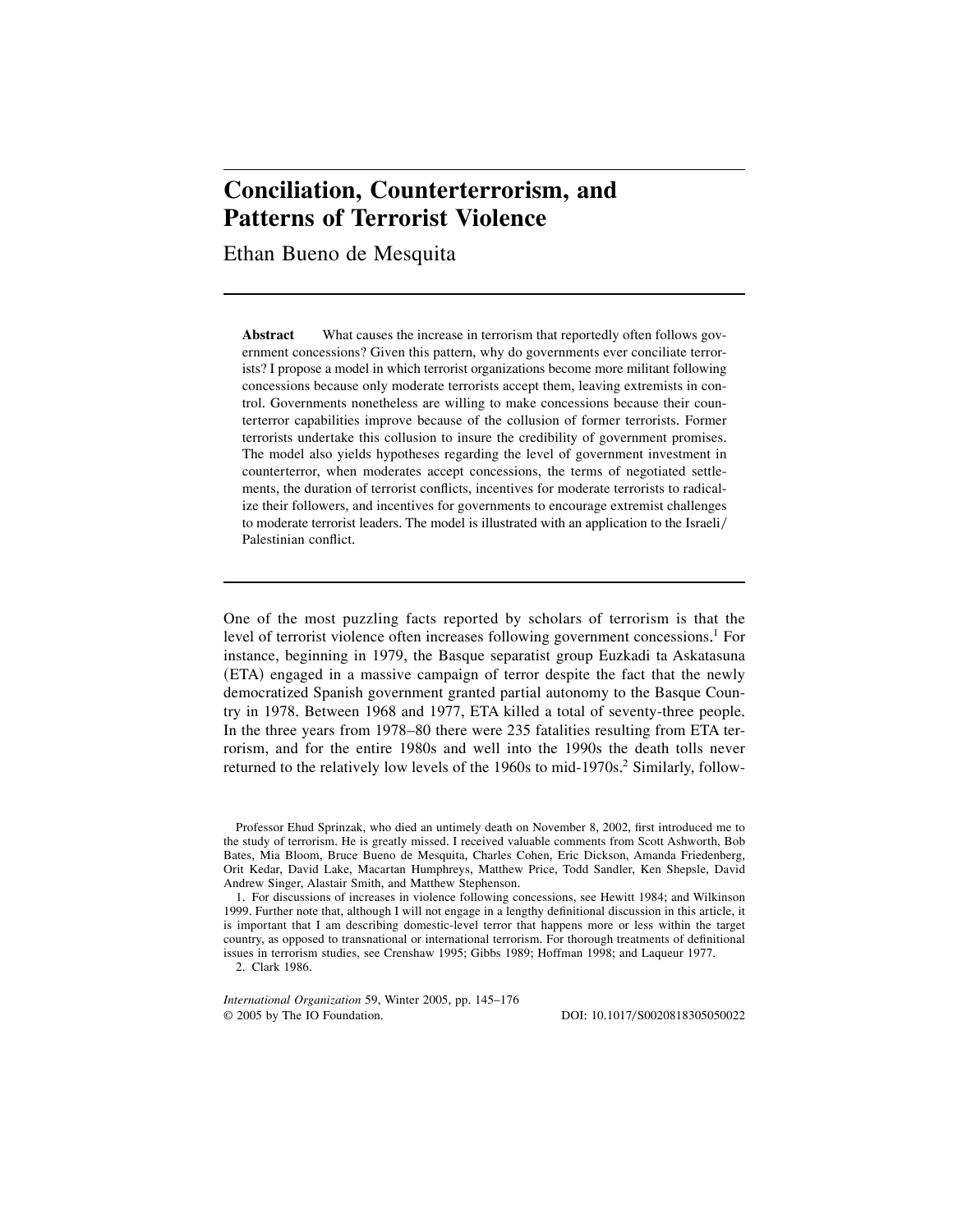ing the signing of the 1993 Oslo agreement between the Palestinians and the Israelis, a wave of Palestinian terror shook the Middle East, causing more fatalities in the four years after Oslo than in the fifteen years before it.<sup>3</sup> The infamous bombing of Omagh, the most deadly attack in the past thirty years of the Troubles in Northern Ireland, occurred on 15 August 1998, just a few months after the Good Friday accords were signed.<sup>4</sup> Cases such as these raise two puzzles. First, what causes the increased militancy that seems to follow government concessions? Second, why do governments make such concessions?

In this article, I present a formal model of the interactions between terrorist organizations and governments that accounts for both of these puzzles. Importantly, I do not treat terror groups as unitary actors+ Rather, consistent with the actual structure of most terror organizations, I assume they are composed of ideologically heterogeneous cells, factions, and individuals.<sup>5</sup>

Two factors drive the results. First, militancy increases following concessions because it is the moderate terrorist factions that accept concessions, leaving the extremist factions in control. Second, as has been noted by others, governments face a commitment problem when offering concessions to armed insurgents.<sup>6</sup> Terrorists may not believe that, once they have laid down their weapons, the government will honor its promises. I explicitly model this problem and suggest an endogenous solution. Terrorists who accept concessions use their knowledge of the inner workings of the terrorist organization as bargaining leverage. They do so by withholding valuable counterterrorism aid if the government reneges on concessions. Similarly, the government can withhold concessions if former terrorists do not aid in counterterror+ Such dynamics can be observed, for instance, in the back and forth between Israelis and Palestinians regarding the relationship between increased autonomy and suppression of extremist violence.

This commitment problem has two implications. First, it may be difficult for a government to end a conflict by offering concessions to all terrorist factions. This is because such concessions are not credible in the absence of ongoing violence. Second, it provides an endogenous account of why governments are willing to make concessions despite the increased militancy they engender. The benefits of counterterror aid from former terrorists may outweigh the costs of heightened militancy.

Indeed, there are empirical cases in which governments, with the help of former terrorists, have succeeded in thwarting the efforts of residual extremists. Such cases include the destruction of the Québec separatist Front de Libération du Québec  $(FLQ)$  in the 1980s,<sup>7</sup> the combined British and Hagannah efforts to prevent terrorism by Zionist organizations such as the Irgun and Lohamei Herut Yisrael

- 6. See Crenshaw 2000; Fearon 1998; and Walter 1997.
- 7. Ross 1988.

<sup>3.</sup> Kydd and Walter 2002.

<sup>4</sup>+ See Silke 1999; and *The Irish Times*, 12 March 2001, 7+

<sup>5.</sup> See Chai 1993; and Crenshaw 1981.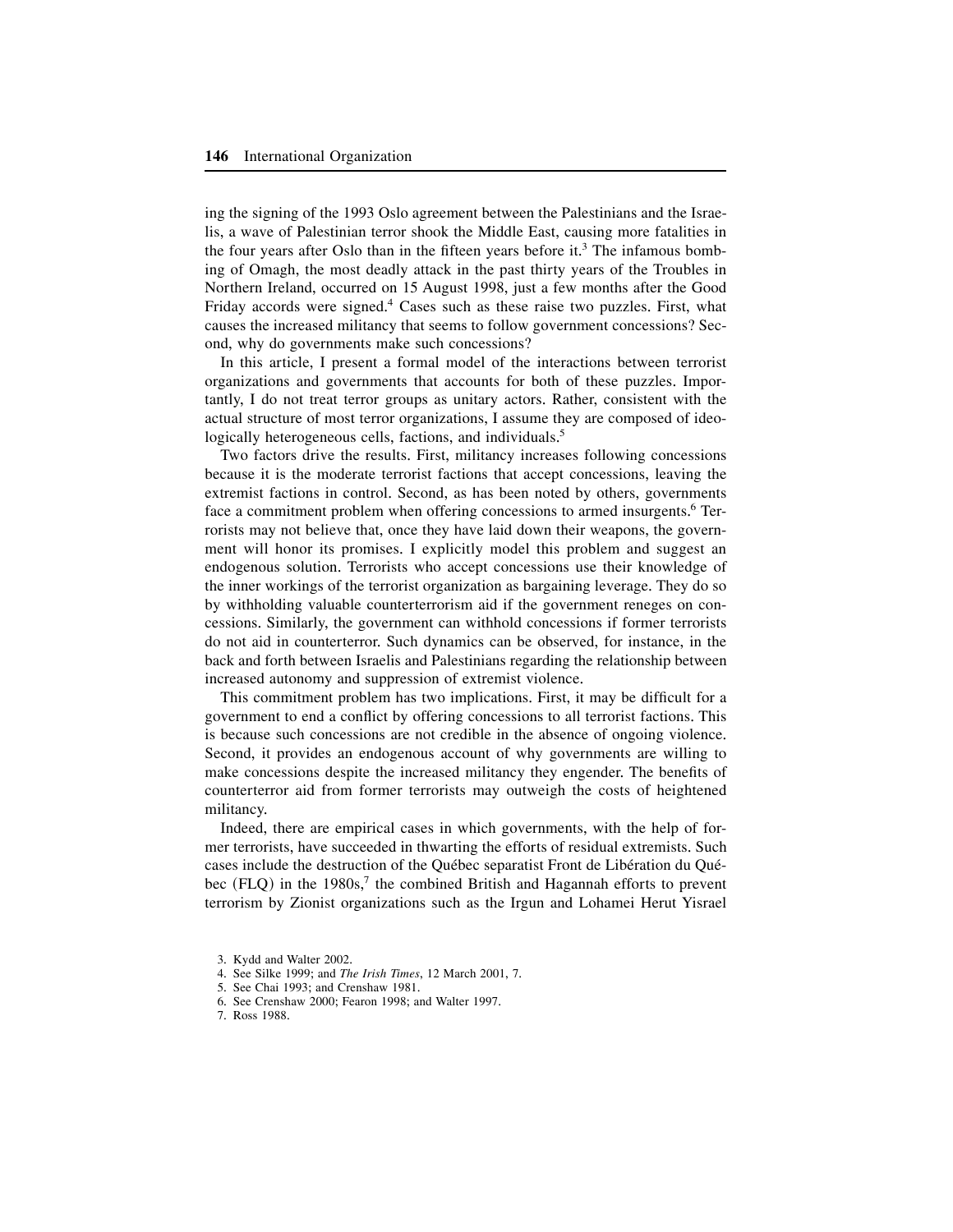$(LEHI)$  in the 1940s in British-Mandate Palestine,<sup>8</sup> the Italian use of formerterrorist informants to infiltrate left-wing terrorist organizations, <sup>9</sup> and the crackdown on the radical Real Irish Republican Army (IRA) carried out by both the police and the Provisional IRA after the bombing of Omagh.<sup>10</sup> Each of these collusions was undertaken in exchange for government concessions of one sort or another.

The analysis generates additional hypotheses. I allow the government to choose its level of investment in counterterrorism endogenously and explore how both the expected level of violence and the aid of former terrorists affects this investment decision. I also discuss hypotheses regarding the terms of negotiated settlements between governments and terrorists, when moderates accept concessions, the effect of concessions on the duration of terrorist conflicts, the incentives for moderate terrorists to radicalize their followers, reasons for governments to encourage radicals within a terrorist organization to challenge the moderate leadership, and changes in moderate control over extremists before and after negotiated settlement. I illustrate the model through a discussion of the conflict between Israelis and Palestinians.

# **The Extant Literature**

Others have noted the division between extremists and moderates. In his groundbreaking formal study of political violence, DeNardo demonstrates how government willingness to make concessions can lead to a split within a revolutionary movement between pragmatists and purists, although he does not develop the increased-militancy argument I present here.<sup>11</sup> Sandler and Arce provide a model in which government uncertainty over terrorist types leads to adverse selection.<sup>12</sup> Both Stedman and Kydd and Walter argue that extremists ("spoilers," in Stedman's terminology) may attempt to prevent compromise and peace by engaging in terror that undermines the government's confidence in ongoing negotiations.<sup>13</sup> They predict that the "spoiler" effect is short-term, lasting only through the period of negotiations.

A variety of other explanations have been offered in the literature for the increase in terrorist violence that sometimes follows government concessions. Discussing the ETA, Shabad and Llera Ramo conclude that the cause of the increase in terror following the granting of Basque autonomy was a "culture of violence" that pre-

- 10. See Dingley 1999; and *The Express*, 6 August 2001,12.
- 11. DeNardo 1985.
- 12. Sandler and Arce 2003.

<sup>8.</sup> Bell 1977.

<sup>9.</sup> della Porta 1995.

<sup>13.</sup> See Stedman 1997; and Kydd and Walter 2002.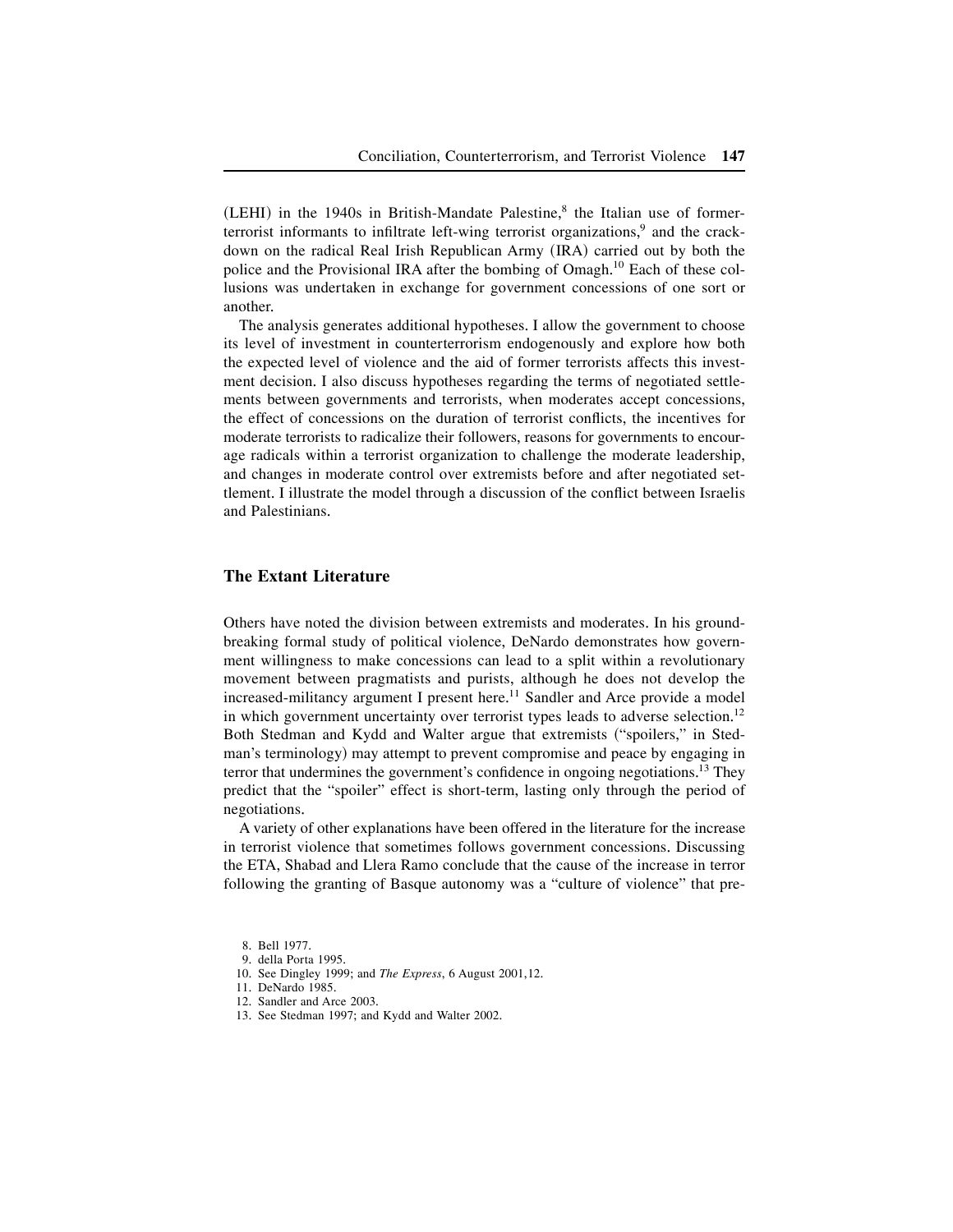vented ETA from abandoning violent tactics.<sup>14</sup> Darby argues that violence erupts during negotiations because of a combination of nervousness over the coming decrease in terrorist activity and demobilization of the security forces responsible for counterterror.<sup>15</sup> Ross and Gurr suggest that violence may increase after concessions because compromise constitutes an existential threat to terror organizations.<sup>16</sup> Lapan and Sandler present a game-theoretic model in which they show that, when there is uncertainty regarding a government's resoluteness, the government may be concerned that concessions will lead to an increase in violence by signaling weakness.<sup>17</sup>

A fuller understanding of the politics of terrorism would incorporate all of these factors and many others. The model developed here does not constitute a complete description of the complex and nuanced politics underlying terrorism. Rather, I have attempted to isolate two important features of these politics—increased militancy following concessions and the commitment problem—and explore their implications before adding additional complexity or attempting a richer theoretical synthesis.

# **The Model**

Consider a model of the interaction between a terrorist organization and a government, *G*. The terrorists attempt to defeat the government (for example, overthrow the regime or force them off a piece of land) and extract concessions, while the government tries to defeat the terrorists, minimize the amount of terror inflicted on society, and limit concessions+ Further, the terrorist movement is made up of two factions: moderates  $(m)$  and extremists  $(e)$ .

The game is played as follows. The government makes an offer of concessions to the moderate terrorist faction. These terrorists decide whether to accept the government's offer or not. Accepting involves laying down weapons and coming out of hiding. Once the moderates have concluded their negotiations with the government, the extremist faction decides whether or not to accept concessions. If a terrorist faction chooses not to accept the government's offer, it continues to engage in terror in an attempt to defeat the government. If a terrorist faction accepts concessions, it becomes unable to return to terror because it demilitarizes and the government knows its whereabouts. Factions that accept concessions must then decide whether or not to aid the government in its counterterror efforts. The government simultaneously chooses whether or not to honor promised concessions. The stillactive terrorist factions then choose a level of terror in which to engage, and finally, the government chooses how much to invest in its counterterror program.

- 14. Shabad and Llera Ramo 1995.
- 15. Darby 2000.
- 16. Ross and Gurr 1989.
- 17. Lapan and Sandler 1988.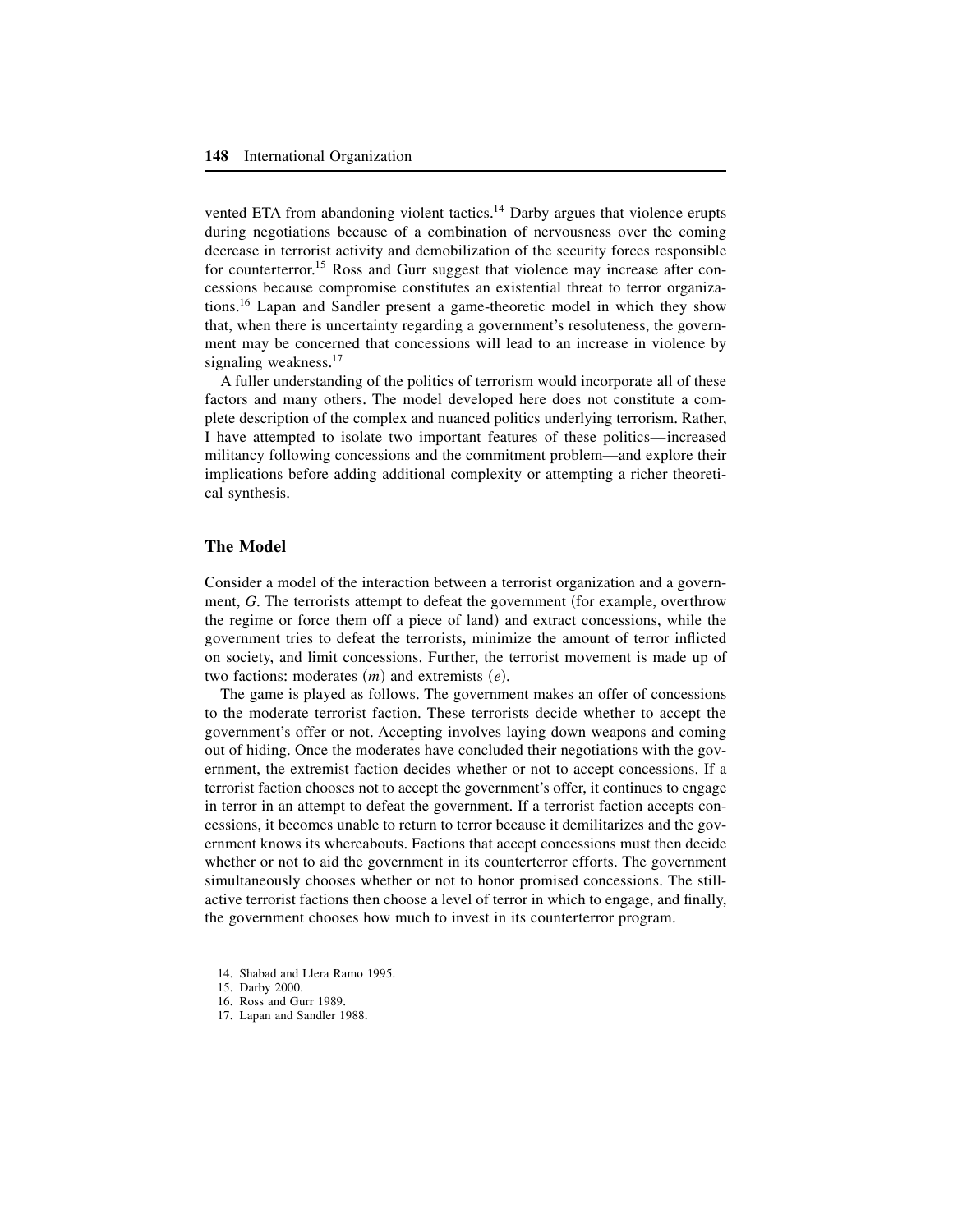Once all of these decisions are made, outcomes are realized+ These outcomes take two forms. First, the success of government counterterror efforts is determined. If the still-active terrorist factions survive government crackdowns, then the success of terrorist violence is determined+ The game is repeated until one side or the other defeats its opponent.<sup>18</sup> Note that although the game is infinitely repeated, there is no "pure discounting" of future payoffs by players. Instead, players discount the future based on the probabilities of entering one of the absorbing states  $(gover$  ment or terrorist victory).

Having described the basic outline, I now turn to the detailed assumptions underlying the model. In round  $\tau$  the government offers concessions  $k^{\tau} \ge 0$ . I assume that an exogenously determined fraction  $(\beta \in (0,1))$  of these concessions are public goods, such as a grant of political autonomy, the benefits of which are reaped by all terrorists whether or not they accept the concessions. Then  $(1 - \beta)$  of the concessions constitute private goods that can only be accessed by those terrorists who accept concessions.

The government also attempts to eradicate the terror organization through counterterrorism. The government's probability of successfully defeating the terrorists is a function of two variables: the amount the government invests in counterterrorism in round  $\tau$  ( $a^{\tau} \in [0, \bar{a}]$ ), and whether former terrorists are helping the government  $(h^{\tau} \in \{h, \bar{h}\})$ , where  $\bar{h}$  represents the former terrorists providing aid. The government has probability  $\sigma(a, h)$  of defeating the terrorists, where  $\sigma$ :  $[0, \bar{a}] \times$  $\{h,\bar{h}\}\rightarrow [0,1]$ . I assume that the probability of success is increasing in the level of government effort ( $\partial \sigma / \partial a > 0$ ), and that the probability of success is higher if former terrorists aid the government  $(\sigma(a, \bar{h}) > \sigma(a, h)$ , for all *a*). I also assume that the help of former terrorists increases the efficiency of government counterterror efforts by focusing government efforts in the proper place. That is, an increase in government counterterror has a greater marginal impact if the government has received aid from former terrorists. Formally, this implies that for all  $a', a''$ , if  $a' > a''$ , then  $\sigma(a', \bar{h}) - \sigma(a'', \bar{h}) > \sigma(a', \underline{h}) - \sigma(a'', \underline{h})$ . Government counterterror efforts are also costly. The government bears cost  $\gamma(a)$ , where  $\gamma(\cdot)$  is increasing and convex. If the government defeats the terrorists, it receives a payoff of *W*, which represents the utility associated with governing in peace.

Denote the total amount of terror attempted in round  $\tau$  by  $T^{\tau}$ . The probability that the terrorists defeat the government in round  $\tau$ , *conditional on surviving government counterterror efforts*, is given by  $\pi(T^{\tau})$ , where  $\pi : R^+ \to [0,1]$  is increasing and concave.<sup>19</sup> If the government is defeated, it receives a payoff of 0 forever. The government bears cost *k* for concessions and a cost *T* for terrorism perpe-

<sup>18.</sup> As will be shown in remark  $(3)$ , it is a property of the equilibria of this game that a total peace involving all terrorists cannot be achieved.

<sup>19.</sup> There is an important distinction here.  $\pi$  gives the probability that the terrorists defeat the government if they survive the government's counterterror. The actual probability that the terrorists defeat the government is given by  $(1 - \sigma) \pi$ —the conditional probability  $(\pi)$  multiplied by the probability that the government fails  $(1 - \sigma)$ .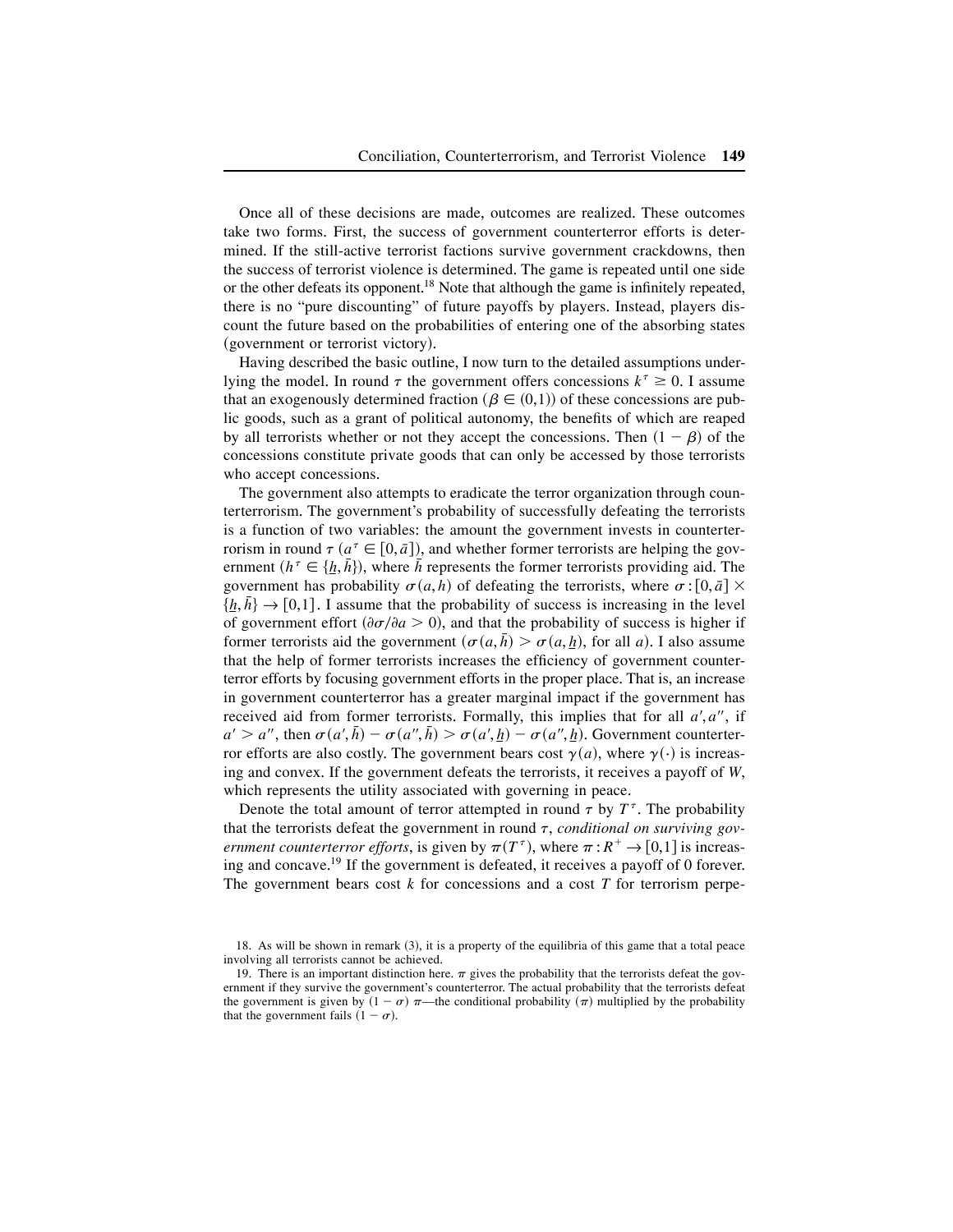trated. Finally, the government receives a benefit  $B$  for each round in which it is not defeated by the terrorists.

In any given round, there are three possible outcomes. The government wins the conflict with probability  $\sigma$ , in which case it receives a payoff of *W* and the game ends. The government loses the conflict with probability  $(1 - \sigma)\pi$ , in which case it receives a payoff of 0 and the game ends. Neither side wins the conflict with probability  $(1 - \sigma)(1 - \pi)$ , in which case the government receives a payoff of  $B - \gamma - T - k$  and the game continues. Denote a history of the game up to round  $\tau$  by  $H^{\tau}$  and let  $V_G(H^{\tau})$  be the government's continuation value for the game, given  $H^{\tau}$  and neither side winning the conflict in round  $\tau$ . I assume that  $W \geq B + V_G(H^{\tau})$  for all  $H^{\tau}$  and all  $\tau$ . That is, the government would always prefer to win the conflict rather than have it continue. Further, I assume that  $B +$  $V_G(H^{\tau}) - \gamma(\bar{a}) - R - \hat{k} > 0$  for all  $H^{\tau}$ , where  $\hat{k}$  is the amount of concessions that will be offered in equilibrium (to be shown later) and  $R$  is the maximum amount of terror that can be perpetrated+ This assumption implies that the government always prefers to continue the game rather than lose the conflict. If this were not true, presumably the government would surrender. The government's expected utility is given by the following:

$$
V_G(H^{\tau-1}) = \sigma(a^{\tau}, h^{\tau})W + (1 - \sigma(a^{\tau}, h^{\tau}))(1 - \pi(T^{\tau}))
$$

$$
\times (B - \gamma(a^{\tau}) - T^{\tau} - k^{\tau} + V_G(H^{\tau}))
$$

The terrorist movement is endowed with resources  $R$  in each round. Those terrorists who do not accept an offer from the government must choose an amount of the movement's resources to expend on terror. I assume that if one faction accepts concessions but the other does not, some percentage  $(1 - \eta)$  of the resources available to the faction that remains active in terrorism are lost. This may be due to donors withdrawing support once a compromise is reached, the former terrorists taking resources with them, loss of control over criminal activities, or a host of other factors. The remaining resources  $(\eta R)$  accrue to the terrorists continuing to engage in terror.

Terrorist faction *i*'s preferred amount of violence in round  $\tau$  is labeled  $t_i^{\tau}$ . A terrorist *i* derives utility  $\theta_i$  from defeating the government. This represents the utility of winning the conflict+ The relative "extremism" of a terrorist faction is parameterized by  $\theta_i$ ,  $i \in \{m, e\}$ , where  $\theta_e > \theta_m$ . That is, the difference between extremist and moderate terrorists, in this model, is the extent to which they value defeating the government. This is a reasonable description of the difference between, for example, Hamas and the Palestine Liberation Organization (PLO), the extremist ETA-militar and the more moderate ETA-politico militar, or the radical members of the Liberation Tigers of Tamil Eelam (LTTE)—also known as the Tamil Tigers—as compared to more moderate Tamil separatists. If the terrorist organization is defeated, the terrorists receive a payoff of 0 for all subsequent rounds.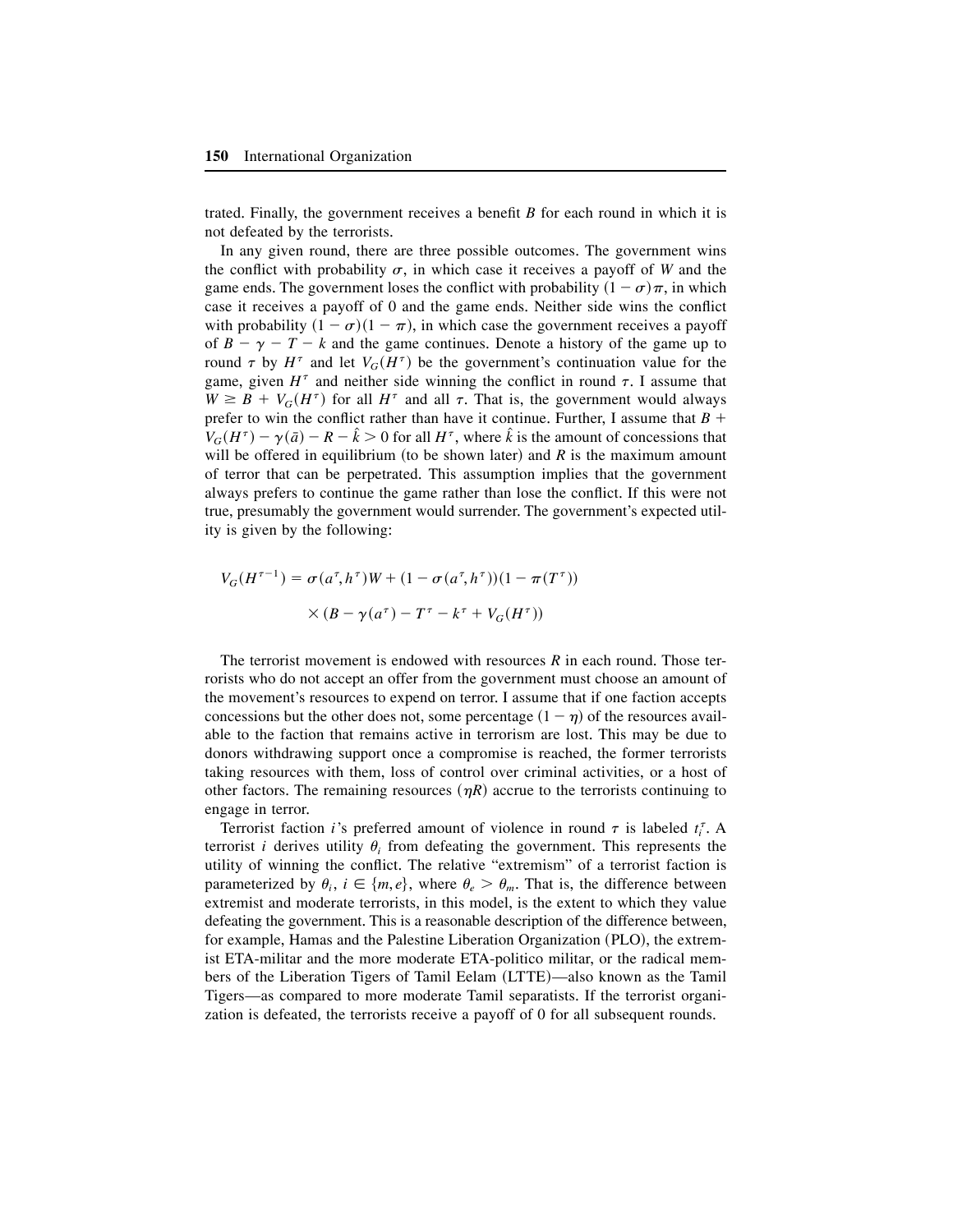Each terrorist faction also benefits from any resources that the organization does not invest in terror. This may be because they expropriate resources not utilized for terror or spend them on other valuable activities.<sup>20</sup> The utility to a terrorist faction for resources not devoted to terror in round  $\tau$  is  $\nu (R - T^{\tau})$ . I assume that  $\nu(0) = 0$  and that  $\nu(\cdot)$  is increasing  $(\nu'(\cdot) > 0)$  and concave  $(\nu''(\cdot) < 0)$ . The terrorist organization benefits from the resources not devoted to violence in a given round regardless of the outcome of the conflict in that round. This might be because the resources are consumed immediately or devoted to causes, such as schools and hospitals, that are not destroyed even if the terrorists are defeated.

There are three potential events that could occur in any given period. The terrorists win the conflict with probability  $(1 - \sigma)\pi$ , in which case they receive a payoff of  $\theta_i$ . The terrorists lose the conflict with probability  $\sigma$ , in which case they receive a payoff of 0. Neither side wins with probability  $(1 - \sigma)(1 - \pi)$ , in which case the terrorists receive a payoff of  $\beta k(H^{\tau})$  and the game continues.  $k(H^{\tau}) = 0$ , if no concessions are accepted by any terrorists; and  $k(H^{\tau}) = k^{\tau}$ , if some terrorists accept concessions. This is because active terrorists only gain the public goods portion of governmental concessions if concessions are actually made. Let  $V_i(H^{\tau})$ be a terrorist faction *i*'s continuation value of the game. I assume that  $\theta_i \geq \beta \hat{k} + \beta \hat{k}$  $V_i(H^{\tau})$  for all *H*. That is, the terrorists would prefer to defeat the government rather than have the conflict continue. A terrorist faction *i* has expected utility for engaging in terror given by the following:

$$
V_i(H^{\tau-1}) = (1 - \sigma(a^{\tau}, h^{\tau}))\pi(T^{\tau})\theta_i + (1 - \sigma(a^{\tau}, h^{\tau}))(1 - \pi(T^{\tau}))
$$

$$
\times [\beta k(H^{\tau}) + V_i(H^{\tau})] + \nu(R - T^{\tau})
$$

If a terrorist faction accepts an offer of concessions *k* and those concessions are honored by the government, then its members gain utility  $k$ . If they are not honored by the government or if the government is defeated, the former terrorists receive a payoff of 0.

Within a terrorist organization, the moderates and the extremists will disagree over how much terror in which to engage. I assume that each group has an exogenously given level of power or influence within the movement. If only one group remains active (because the other group accepted concessions), then that remaining group has all the power. If both groups remain active, then the extremists have influence  $\lambda \in (0,1)$  and the moderates have influence  $(1 - \lambda)$ .

A terror organization with both moderates and extremists will choose to engage in a level of terror given by  $T_{m,e}^{\tau} = \lambda t_e^{\tau} + (1 - \lambda) t_m^{\tau}$ . Note that this decision rule does not represent voting; rather it is a reduced form representation of the power

<sup>20.</sup> Hamas, for instance, has an extensive network of social welfare and health care organizations see Mishal and Sela 2000; the IRA provides vigilante police services for the Catholic population—see Silke 1999; and the Irgun smuggled Jews from Europe into Palestine—see Bell 1977; all costly, nonterrorist activities.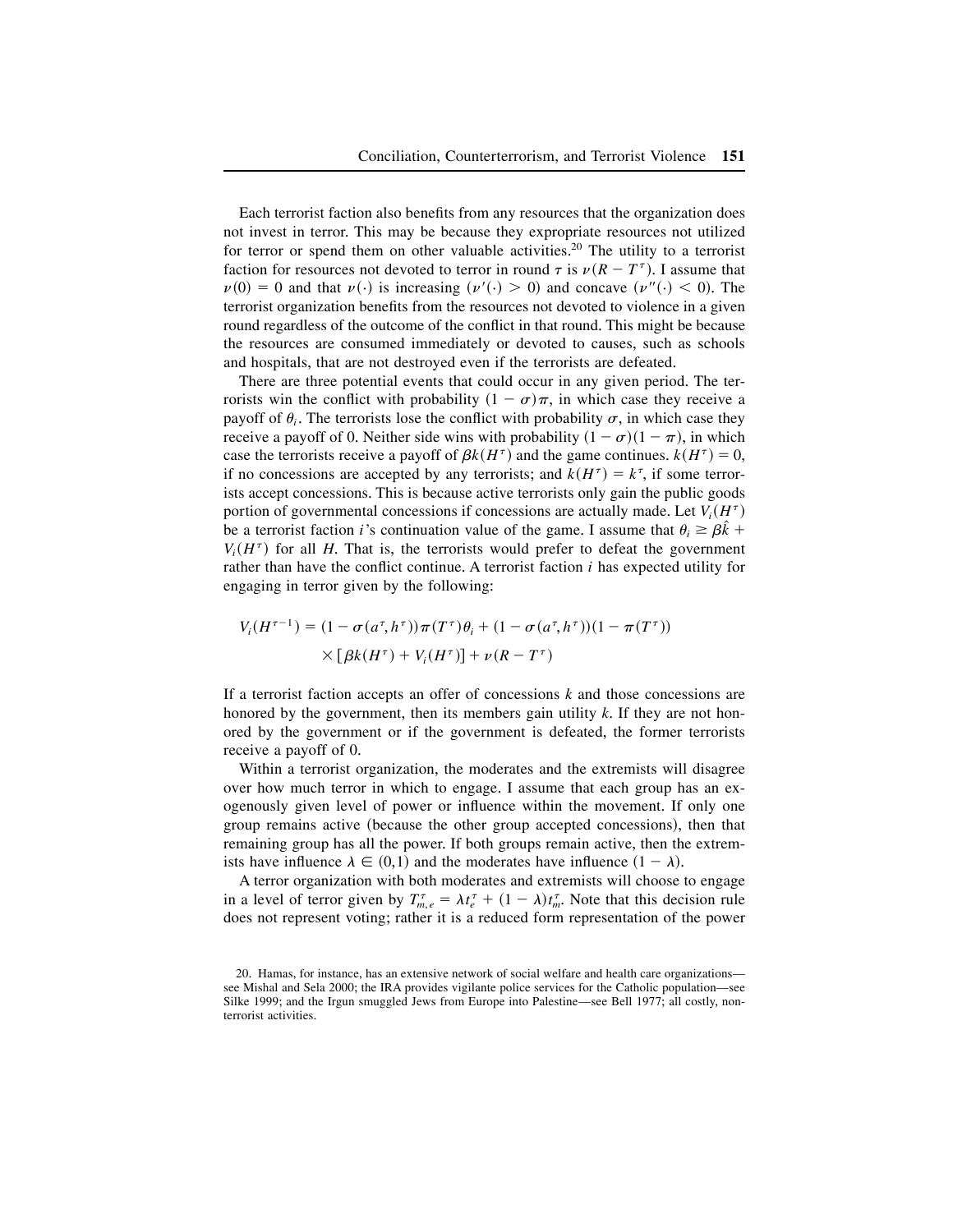

**FIGURE 1.** *Stage game of the commitment subgame*

politics within the terrorist movement. Relative power might represent the number of cells that each faction controls, the size of each faction, or their influence with donors. For this reason, I assume that each terrorist's sincere preference  $(t_i)$  is used to determine the movement's behavior.

A terrorist faction that has accepted concessions enters into a commitment game with the government. The terrorists choose whether or not to aid the government in its counterterror efforts (at cost  $c$ ) and the government chooses whether or not to honor promised concessions+ The stage game of the commitment subgame is represented in Figure 1. The full game is played as shown in Figure 2.

# **Equilibrium**

# *Multiplicity and Equilibrium Concept*

Because this game is repeated, there are many subgame perfect equilibria. I will restrict attention to a class of focal equilibria. There are conditions, in repeated



**FIGURE 2.** *Time line of the stage game*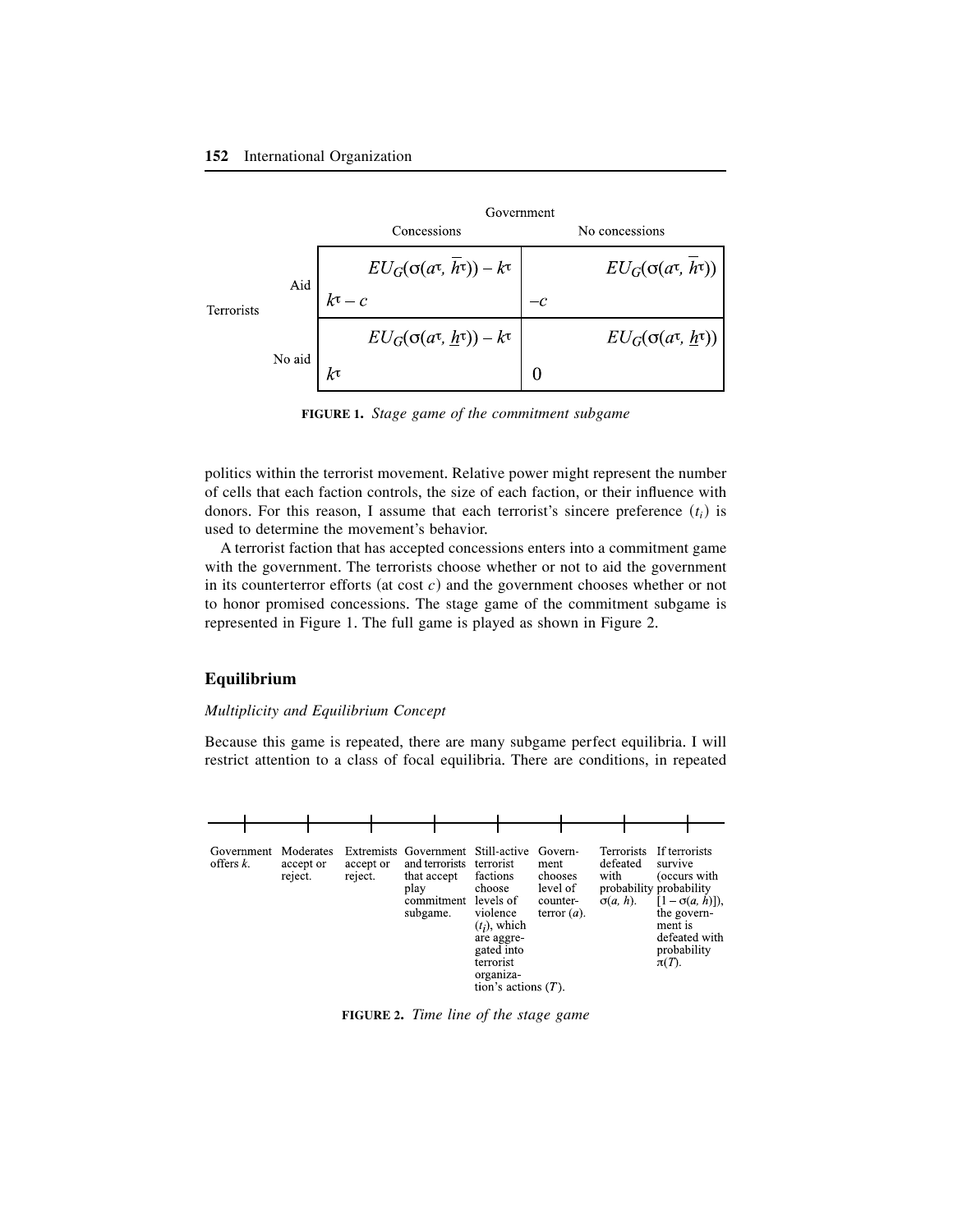games, under which it is natural to examine history-dependent equilibria in which players are able to achieve higher payoffs by conditioning play on nonpayoffrelevant aspects of the history of the game, and conditions under which it is not natural. The "problem" with conditioning future play on nonpayoff-relevant histories is that the players have to coordinate perfectly on the punishment mechanism they are using. The standard argument, based on the intuition of the Coase theorem, is that players who have a relationship in which they can communicate with one another should be able to coordinate on the use of nonpayoff-relevant histories to achieve an equilibrium that ensures them a payoff on the Pareto frontier. Players who are unable to communicate are more likely to fail to coordinate on such an equilibrium and, rather, play equilibria that are only dependent on payoffrelevant histories. $21$ 

I apply these criteria to the analysis of this model. In most of the subgames I analyze, the players are enemies. As such, in these subgames I solve for Markov Perfect Equilibria—equilibria in which players condition only on payoff-relevant histories—on the assumption that such players do not actively communicate to establish coordination mechanisms. This solution concept excludes equilibria in which the government and terrorists agree to a joint reduction in counterterror and terrorism, respectively, based on history-contingent punishments if either side defects.

There is one part of the game in which a communicative relationship exists. This is the commitment subgame in which the former terrorists and the government have already reached a negotiated agreement. These players could use communication during the negotiation process to coordinate on a mutually beneficial outcome. Consequently, in this subgame I solve for subgame perfect, historydependent equilibria that achieve payoffs on the Pareto frontier. For convenience, I will refer to this equilibrium concept—in which players play Markov Perfect equilibria except in subgames in which communication is possible, in which case they play Pareto-optimal, history-dependent, subgame perfect equilibria—as a Communicatively Efficient Markov Equilibrium (CEME).

## *Level of Counterterror*

The government will choose a level of counterterror to maximize its expected utility, given the concessions it has made, the expected level of attempted terror, and whether former terrorists are aiding it. Given these payoff-relevant pieces of information about earlier stages of the game, no other facts about the history of the game impact the government's decision. As such, I drop the round-of-play indicator  $(\tau)$ . Contingent on the level of concessions, the expected level of terror, and the aid of former terrorists, the government will play the same strategy in each round. The maximization problem is given by:

21. Maskin and Tirole 2001.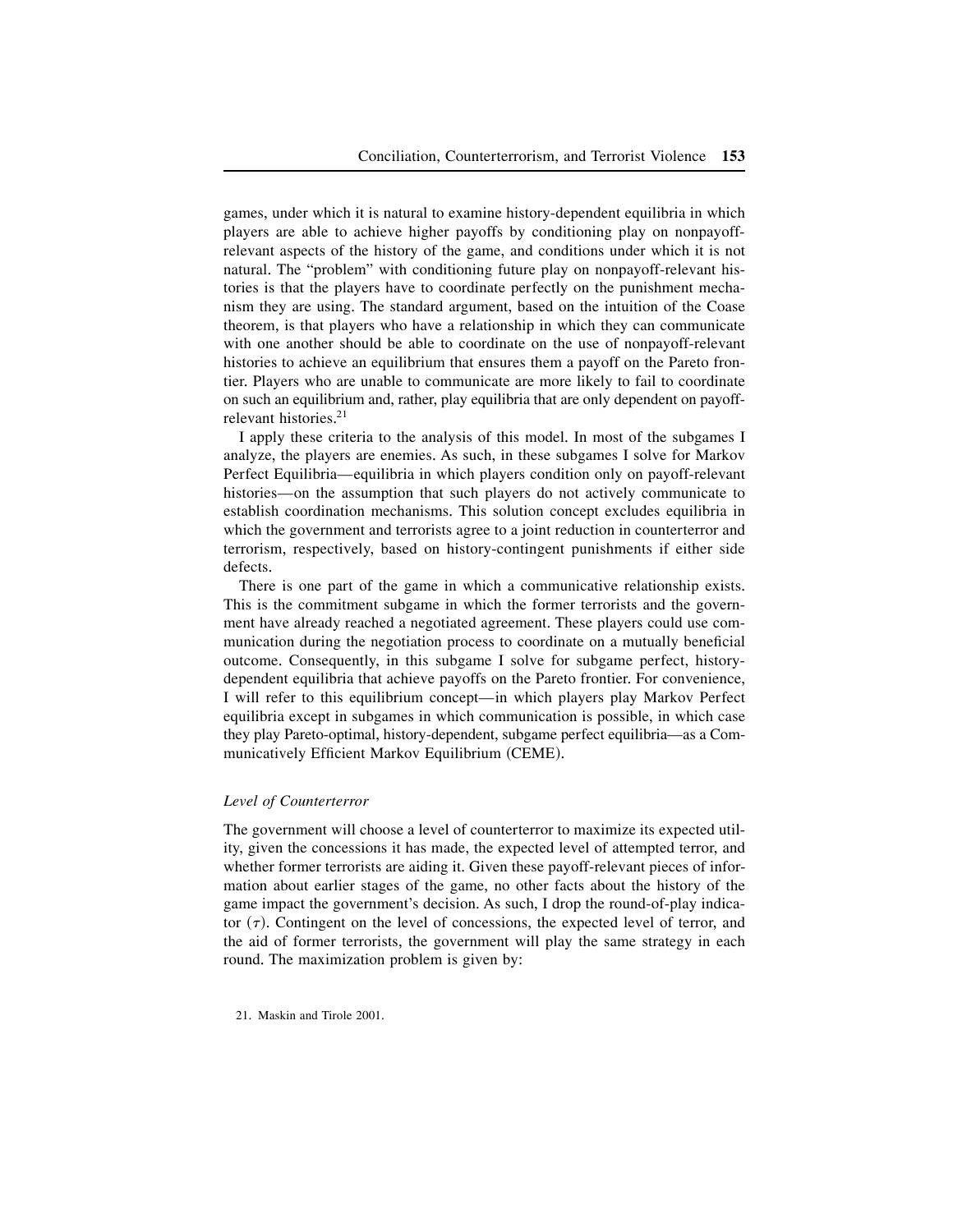$$
\max_{a} \{ \sigma(a, h)W + (1 - \sigma(a, h))(1 - \pi(T))(B - \gamma(a) - T - k + V_G) \}
$$

An interior solution is characterized by the first-order condition:

$$
\frac{\partial \sigma(a, h)}{\partial a} \left[ W - (1 - \pi(T))(B - \gamma(a) - k - T + V_G) \right]
$$
  
= 
$$
(1 - \sigma(a, h))(1 - \pi(T))\gamma'(a)
$$
 (1)

Equation  $(1)$  implicitly defines the optimal level of counterterror  $(a^*)$ . The lefthand side represents the marginal benefit that an increase in counterterror has on the government's likelihood of defeating the terrorists+ The right-hand side represents the marginal costs in terms of resources devoted to counterterror.

There are two facts that can be gleaned from the optimization decision. They are summarized in the following remark.

*Remark 1: At an interior solution, the level of counterterror the government chooses is increasing in the expected level of attempted terror*  $(T)$  and is greater *if the government receives counterterror aid from the terrorists.*

The proof is in the Appendix. The remark has a clear intuition. First, the more violence the government expects, the greater its need to prevent attacks. Consequently, the government invests more in counterterror when it faces a more violent opponent. Second, when the government receives aid from former terrorists, its counterterror is more efficient because it can use the intelligence from former terrorists to direct its efforts productively. This implies that the marginal benefit of an increase in counterterror is greater when the government receives counterterror aid, while the marginal costs remain the same. Consequently, the government chooses a higher level of investment in counterterror when it is aided by former terrorists.

## *Level of Violence*

Recall that the level of violence in which the terrorist organization engages  $(T^{\tau})$ is a function of the preferences of the still-active factions. A faction's sincere preference is determined by maximizing its expected utility as though its preferred level of terror  $(t_i)$  will be the level of terror actually carried out. Because only payoff-relevant histories are considered, I drop the time indicators:

$$
\max_{t_i} \{ [1 - \sigma(a^*(t_i))] \pi(t_i) \theta_i + [1 - \sigma(a^*(t_i))]
$$
  
 
$$
\times (1 - \pi(t_i)) (\beta k(H) + V_i(H)) + \nu(R - t_i) \}
$$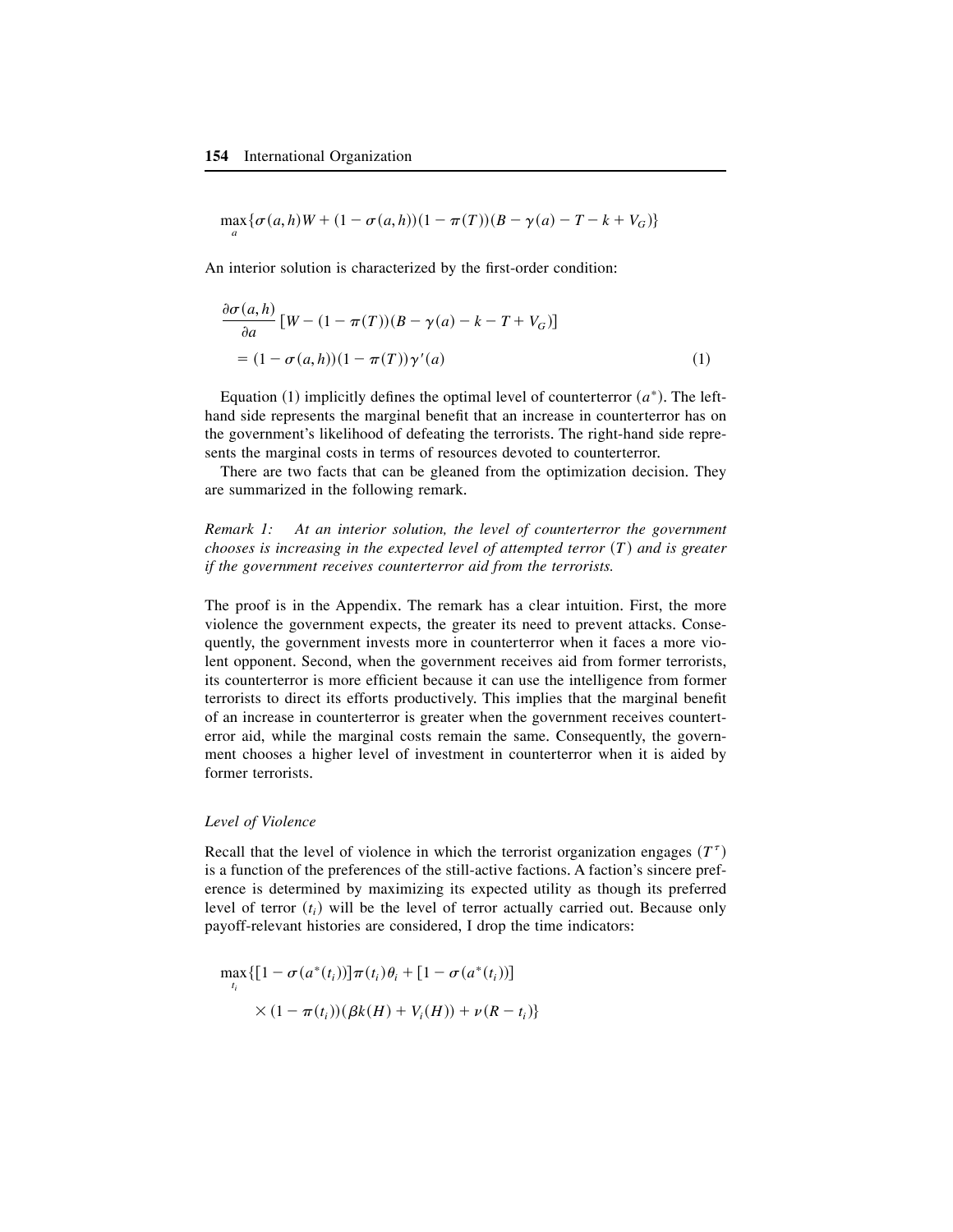The first-order condition characterizes the optimal choice at an interior solution. For the sake of readability, I drop the arguments of functions and define  $P =$  $\beta k(H) + V_i(H)$ , which is the terrorists' payoff if neither side wins. The first-order condition is:

$$
\frac{d\pi}{dt_i} (1 - \sigma)(\theta_i - P) - \frac{\partial \sigma}{\partial a^*} \frac{\partial a^*}{\partial t_i^*} (\pi \theta_i + (1 - \pi)P) = \nu' \tag{2}
$$

Increasing the level of resources invested in terror has three effects on the expected utility of a terrorist. The first term  $((1 - \sigma)d\pi/dt_i(\theta - P) > 0)$  represents the direct impact on the probability of defeating the government of an increase in resources devoted to terror. The second term  $(-\partial \sigma/\partial a^* \partial a^* / \partial t_i (\pi \theta_i +$  $(1 - \pi)P$   $> 0$  represents the fact that an increase in resources devoted to terror has the indirect effect of increasing the level of counterterror in which the government engages, which increases the probability of the terrorists being defeated. The third term  $(-\nu' < 0)$  represents the opportunity costs of using scarce resources for violence.

From equation  $(2)$  it can be determined how different terrorist factions will behave as a function of type and resources. These results are stated in the following remark.

# *Remark 2:* At an interior solution,  $t_i^*$  is increasing in  $\theta_i$  and R.

The proof is in the Appendix. Intuitively, the more extreme a terrorist faction (higher  $\theta_i$ ) or the more resources to which they have access, the more terror in which that faction wishes to engage.

I can now characterize the level of violence that a terrorist movement will choose. If a terror organization is made up of both moderates and extremists, it will choose a level of terror given by  $T_{m,e} = \lambda t_e^* + (1 - \lambda)t_m^*$ . If a terror organization is comprised only of extremists it will choose a level of terror given by  $T_e = t_e^*$ .

Note that it is an immediate consequence of remark  $(2)$  that if resources do not diminish after concessions ( $\eta = 1$ ), then  $T_e > T_{m,e}$ . A terror group composed exclusively of extremists engages in more terror than one composed of both moderates and extremists, if they are equally well financed. However, if the level of resources to which the terrorists have access following concessions decreases enough  $(\eta)$ sufficiently small), then the effect of a diminution in resources may more than compensate for the increased militancy of the group. In such a case, there will be a decrease in violence despite increased militancy, because the extremists will lack the wherewithal to engage in the amount of violence they would like. For the remainder of this article, I derive results contingent on resources not diminishing this much. However, I return to this possibility in the conclusion with an illustrative example.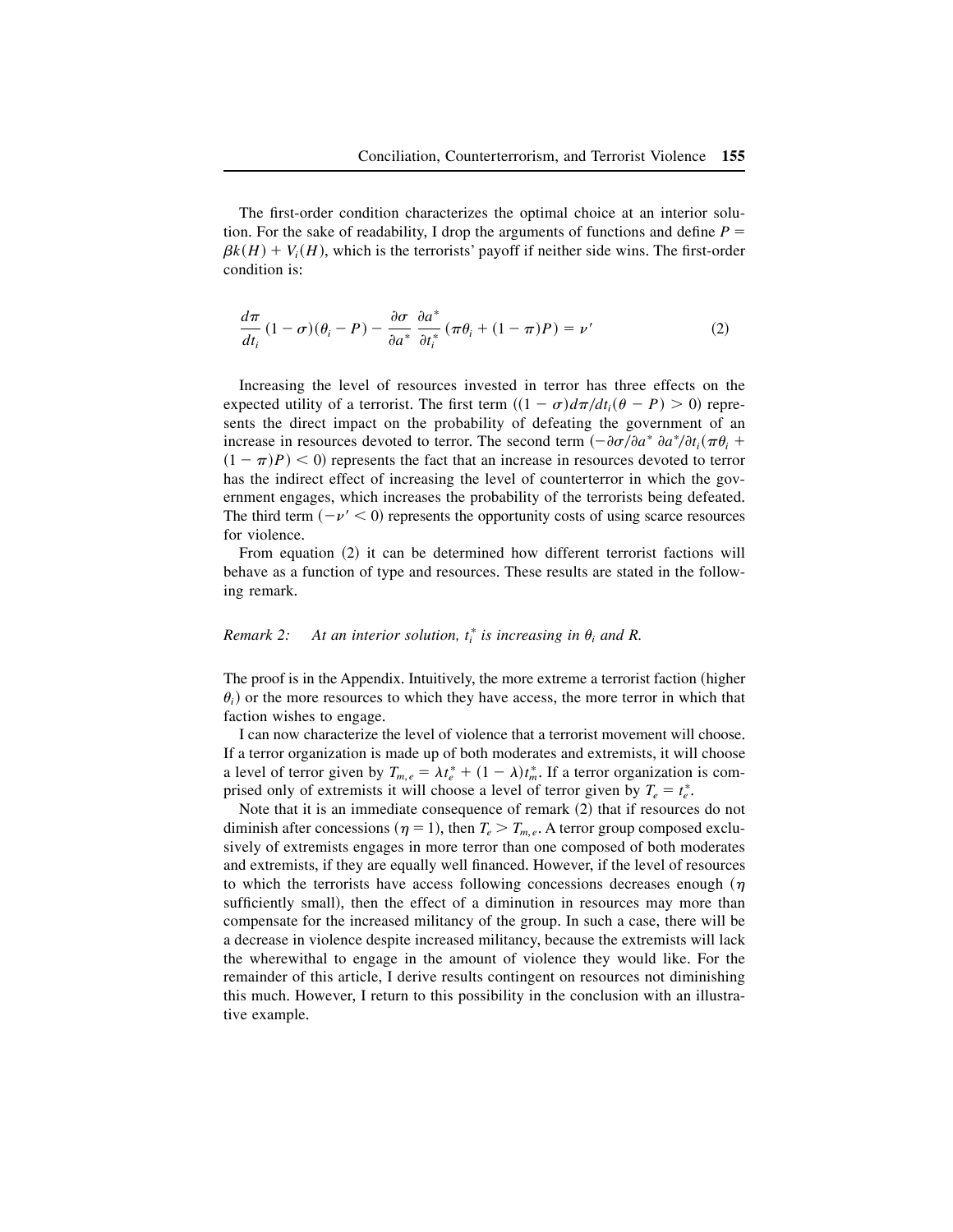#### *Commitment*

As Figure 1 shows, the commitment subgame is a prisoners' dilemma. The government would prefer to extract aid from the terrorists without making concessions, and the terrorists would like to extract concessions without providing counterterror aid. Recall that in this subgame, the equilibrium concept allows for history-dependent strategies because the players are in a communicative relationship. Further, the equilibrium concept (appealing to the Coase theorem) requires, if possible, that the players arrive at an outcome on the Pareto frontier. There are many such equilibria (with different punishment strategies). Any equilibrium in which cooperation is sustained will support the relevant equilibrium path in the larger game.

I will refer to the players as having *solved the commitment problem* if they are playing an equilibrium of the commitment subgame in which concessions are honored and counterterror aid is provided. Thus we have the following lemma.

*Lemma 1: There exist subgame perfect equilibria of the commitment subgame in which cooperation is sustainable if the level of concessions is neither too small nor too large relative to the probability of the game ending. Moreover, if any such equilibria exist, then all subgame perfect equilibria with outcomes on the Pareto frontier solve the commitment problem.*

Proof. Because the commitment problem being solved is the Pareto-dominant outcome of the stage game, it is clear that all equilibria on the Pareto frontier must solve the commitment problem if doing so is possible.

I provide a proof of the existence of such an equilibrium by constructing one.

The simplest example of such an equilibrium involves trigger strategies. Consider the following profile of strategies for this subgame. The former terrorists provide counterterror aid in every period unless the government in at least one instance has not honored concessions, in which case the former terrorists do not provide aid ever again. Similarly, the government honors concessions in every period as long as the former terrorists have always provided aid. If the former terrorists have failed in at least one instance to provide aid, the government never again honors concessions. To see the conditions under which this set of strategies forms an equilibrium in which the commitment problem is solved, I have to check that neither player has an incentive to engage in a one-shot deviation.

The former terrorists' expected utility from these strategies is given by:

$$
EU_m(\text{aid}) = \sum_{j=0}^{\infty} \left[ (1 - \sigma)(1 - \pi) \right]^j (k - c) = \frac{k - c}{\sigma + (1 - \sigma)\pi}
$$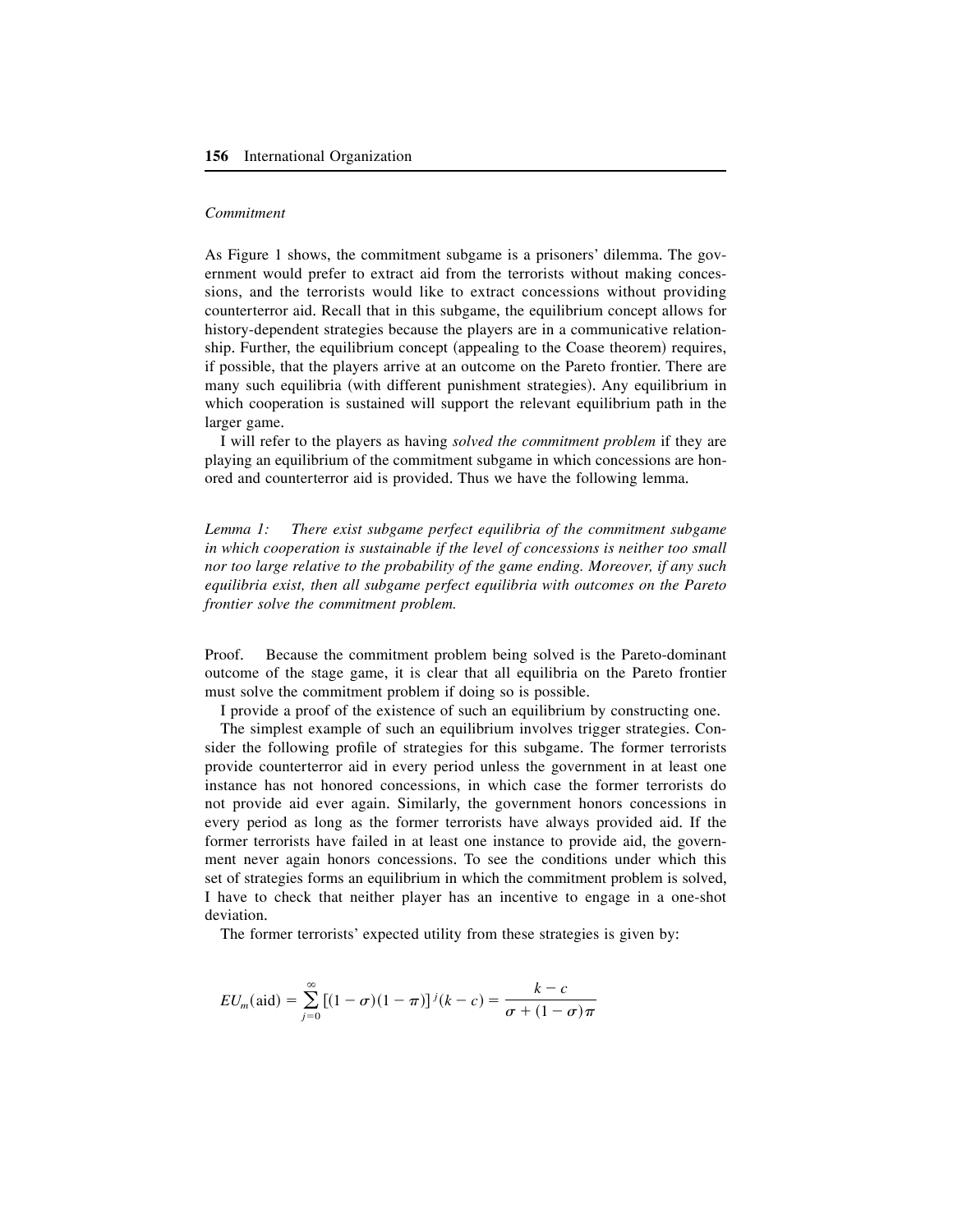If the former terrorists deviate they receive a payoff of:

$$
EU(\text{no aid}) = k + \sum_{j=1}^{\infty} 0 = k
$$

Thus, the former terrorists will play this cooperative strategy as long as

$$
\frac{k-c}{k} > \sigma + (1-\sigma)\pi
$$

Note that the right-hand side of the equation is the probability that either the government or the terrorists wins the conflict. Thus for the former terrorists to be willing to provide aid to the government, the probability of the government or the terrorists being defeated cannot be too large relative to the size of the concessions.

I now turn to the government's actions. Label the probability of the government succeeding in counterterror when it is aided by former terrorists as  $\bar{\sigma}$ , and the probability when it is not aided by former terrorists as  $\sigma$ . Similarly, label the amount invested in counterterror with aid  $\bar{\gamma}$ , and without counterterror aid  $\gamma$ . It is an immediate consequence of remark (1) that  $\bar{\sigma} > \underline{\sigma}$  and  $\bar{\gamma} > \gamma$ . Finally, label the amount of terror when the government has the aid of the moderates  $T_a$ , and when it does not have the aid of the moderates  $T_{na}$ . The government's expected utility from the cooperative strategies is:

$$
\sum_{j=0}^{\infty} \left[ (1 - \bar{\sigma})(1 - \pi(T_a))]^j \left[ (1 - \bar{\sigma})(1 - \pi(T_a))(B - \bar{\gamma} - T_a - k) + \bar{\sigma}W \right] \right]
$$

$$
= \frac{(1 - \bar{\sigma})(1 - \pi(T_a))(B - \bar{\gamma} - T_a - k) + \bar{\sigma}W}{\bar{\sigma} + (1 - \bar{\sigma})\pi(T_a)}
$$

The government's payoff from deviating is:

$$
\bar{\sigma}W + (1 - \bar{\sigma})(1 - \pi(T_{na}))
$$
  
 
$$
\times \left[ B - \bar{\gamma} - T_{na} + \frac{\sigma W + (1 - \sigma)(1 - \pi(T_{na}))(B - \gamma - T_{na})}{\sigma + (1 - \sigma)\pi(T_{na})} \right]
$$

Some algebra shows that the government will play the cooperative strategy if

$$
k < \frac{\bar{\sigma}W + B - \bar{\gamma} - T_a}{\bar{\sigma} + (1 - \bar{\sigma})\pi(T_a)} - \left(\frac{1 - \pi(T_{na})}{1 - \pi(T_a)}\right)\frac{\sigma W + B - \gamma - T_{na}}{\sigma + (1 - \sigma)\pi(T_{na})}
$$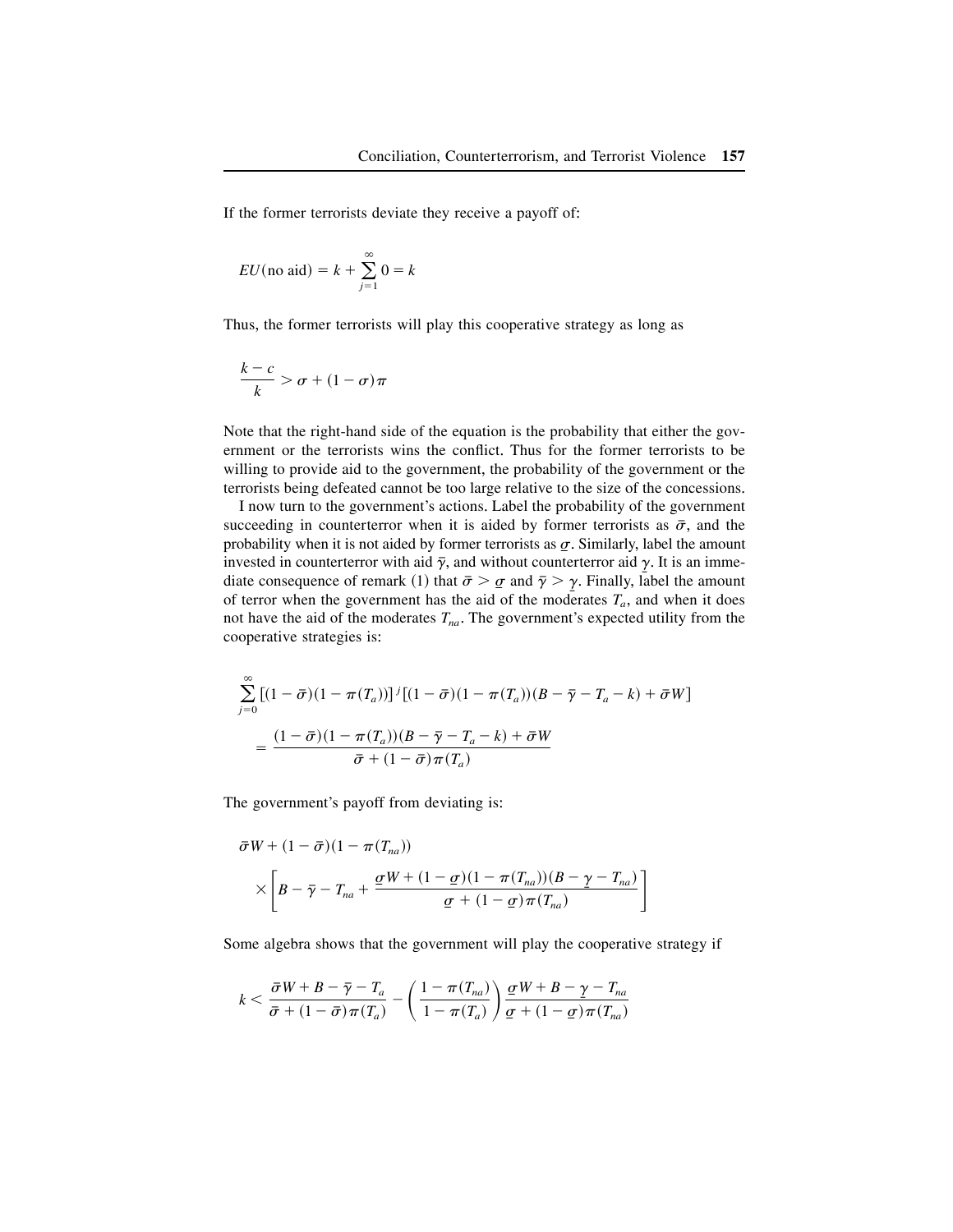Thus the government will play the cooperative strategy as long as the concessions it makes are not too large relative to the increase in expected utility the government realizes by increasing its probability of defeating the terrorists.

The former terrorists will not act cooperatively if they believe that the probability of the conflict ending quickly is sufficiently high. This has two implications+ First, moderates are unlikely to abandon particularly strong terrorist organizations because they do not want to forgo the opportunity to defeat the government. Second, moderates are unlikely to strike a deal with overwhelmingly strong governments because they believe those governments will not honor concessions in the long run, because the government is likely to quickly win the conflict outright. Importantly, the need to sustain cooperation places both an upper and a lower bound on the level of concession. Label these bounds  $\overline{k}$  and  $\overline{k}$ , respectively.

There are two further points worth noting. First, it is clear that in any CEME of the whole game (as opposed to just the commitment subgame) in which concessions are made, the commitment problem must be solved. No terrorists will accept concessions if they know that the government will not honor them. Second, this subgame demonstrates that if both terrorist factions accept concessions, so that no terrorist movement remains, the government will not honor its concessions+ Consequently, there cannot be an equilibrium of the larger game in which both terrorist factions accept concessions. This result is summarized in the following remark.

*Remark 3. There does not exist a CEME in which both terrorist factions accept concessions.*

Proof. The proof follows from the argument in the text.

Because concessions can only be accepted by one faction, once concessions have been offered and accepted, the still-remaining terrorists can no longer hope to achieve concessions. Nonetheless, they are willing to continue fighting because of the chance of defeating the government.

## *Accept or Reject*

A terrorist faction will only accept concessions if the commitment problem is solved and the expected utility from the concessions is greater than the expected utility from engaging in violence.

The probability that the government defeats the terrorists or the terrorists defeat the government in any given round is given by  $\sigma + (1 - \sigma)\pi$ . Consequently, the probability that the game continues to the next round is given by one minus this probability or  $(1 - \sigma)(1 - \pi)$ . Thus the expected utility to terrorist faction *i* if both moderates and extremists engage in terror is given by: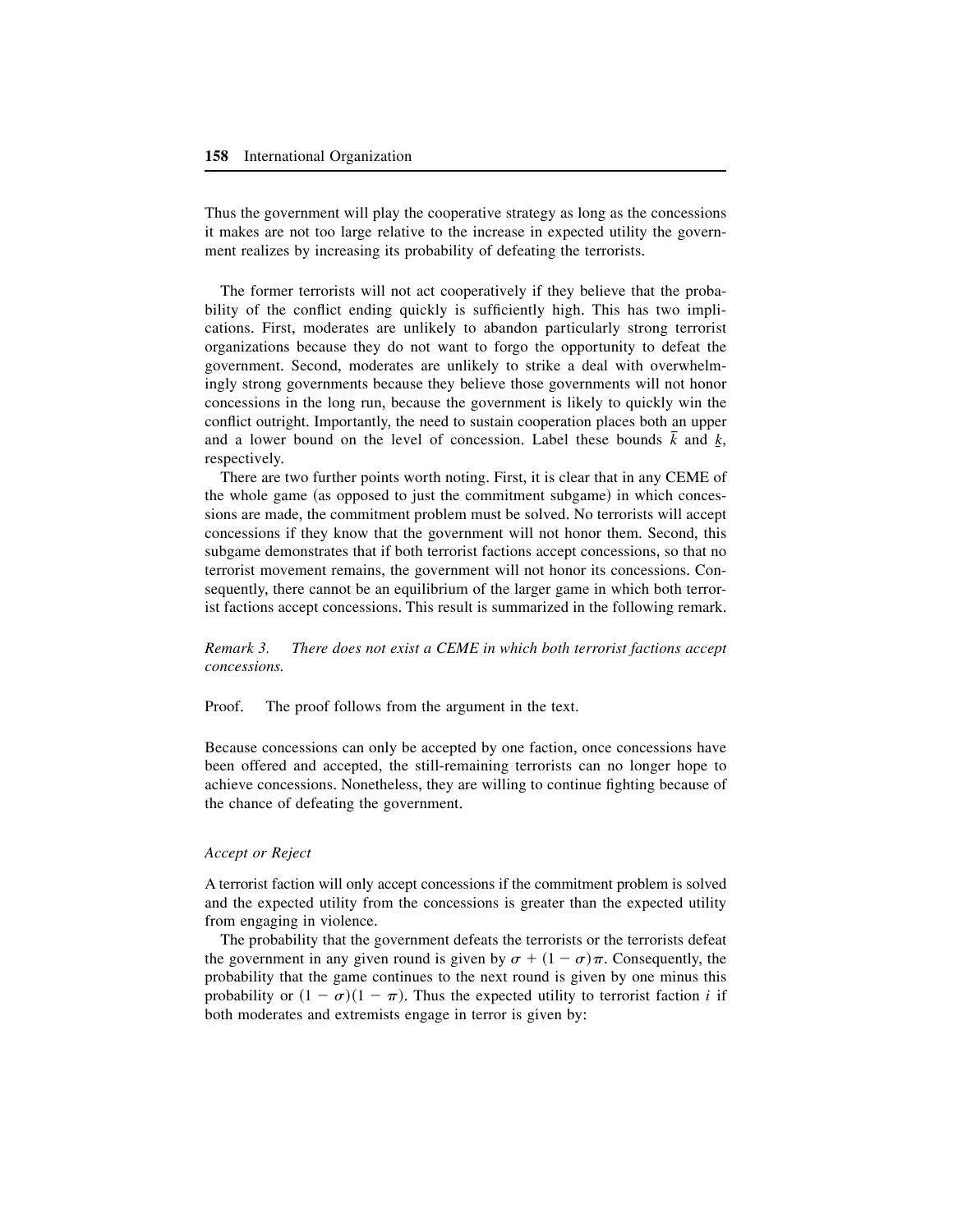$$
EU_i(T_{m,e}) = \sum_{j=0}^{\infty} \left[ (1 - \sigma_{m,e})(1 - \pi_{m,e}) \right]^{j} \left[ (1 - \sigma_{m,e}) \pi_{m,e} \theta_i + \nu (R - T_{m,e}) \right]
$$

$$
= \frac{(1 - \sigma_{m,e}) \pi_{m,e} \theta_i + \nu (R - T_{m,e})}{\sigma_{m,e} + (1 - \sigma_{m,e}) \pi_{m,e}}
$$
(3)

Similarly, the expected utility to a faction *i* when the other faction accepts a deal is given by:

$$
EU_i(T_i) = \sum_{j=0}^{\infty} [(1 - \sigma_i)(1 - \pi_i)]^j
$$
  
 
$$
\times [(1 - \sigma_i)\pi_i \theta_i + (1 - \sigma_i)(1 - \pi_i)(\beta k(H)) + \nu(\eta R - T_i)]
$$
  
= 
$$
\frac{(1 - \sigma_i)\pi_i \theta_i + (1 - \sigma_i)(1 - \pi_i)(\beta k(H)) + \nu(\eta R - T_i)}{\sigma_i + (1 - \sigma_i)\pi_i}
$$
(4)

The following remark will play an important role in developing the equilibria.

*Remark 4: There exists a level of concessions that is acceptable to the moderates but not to the extremists.*

The proof is given in the Appendix. The intuition is that a terrorist faction  $i$  will consider accepting a deal if  $k \geq EU_i(T)$ . Moderate terrorists derive less expected utility from the possibility of defeating the government. Consequently, the moderates are willing to give up the possibility of complete victory for a lower level of concessions than are the extremists.

There are two cases to consider in determining whether the two terrorist factions will accept concessions in equilibrium:  $k \leq EU_m(T_{m,e})$  and  $k \geq EU_m(T_{m,e})$ . If  $k \leq EU_m(T_{m,e})$ , then no terrorists have an incentive to accept concessions. If  $k \geq EU_m(T_{m,e})$ , then moderate terrorists have an incentive to accept concessions. Once the moderates have accepted, the extremists will not accept because the concessions will not be honored if both factions accept, as demonstrated in remark  $(3)$ . Note that the sequential structure of the terrorists' decision process is not particularly important. As shown in remark  $(4)$ , the moderates are willing to accept a smaller level of concessions than the extremists. Consequently, assuming it is in the range that solves the commitment problem, the smallest offer that the government can make that will be acceptable to a terrorist faction is  $k = EU_m(T_{m,e})$ , which is acceptable to the moderates but not the extremists.

At this point, it will simplify matters to add a little notation+ The following results have been established:  $(1)$  the level of investment in counterterror is increasing in the amount of attempted terror; and  $(2)$  assuming resources do not diminish too much, the amount of terror when the extremists control the organization is greater than when both extremists and moderates control the organization. These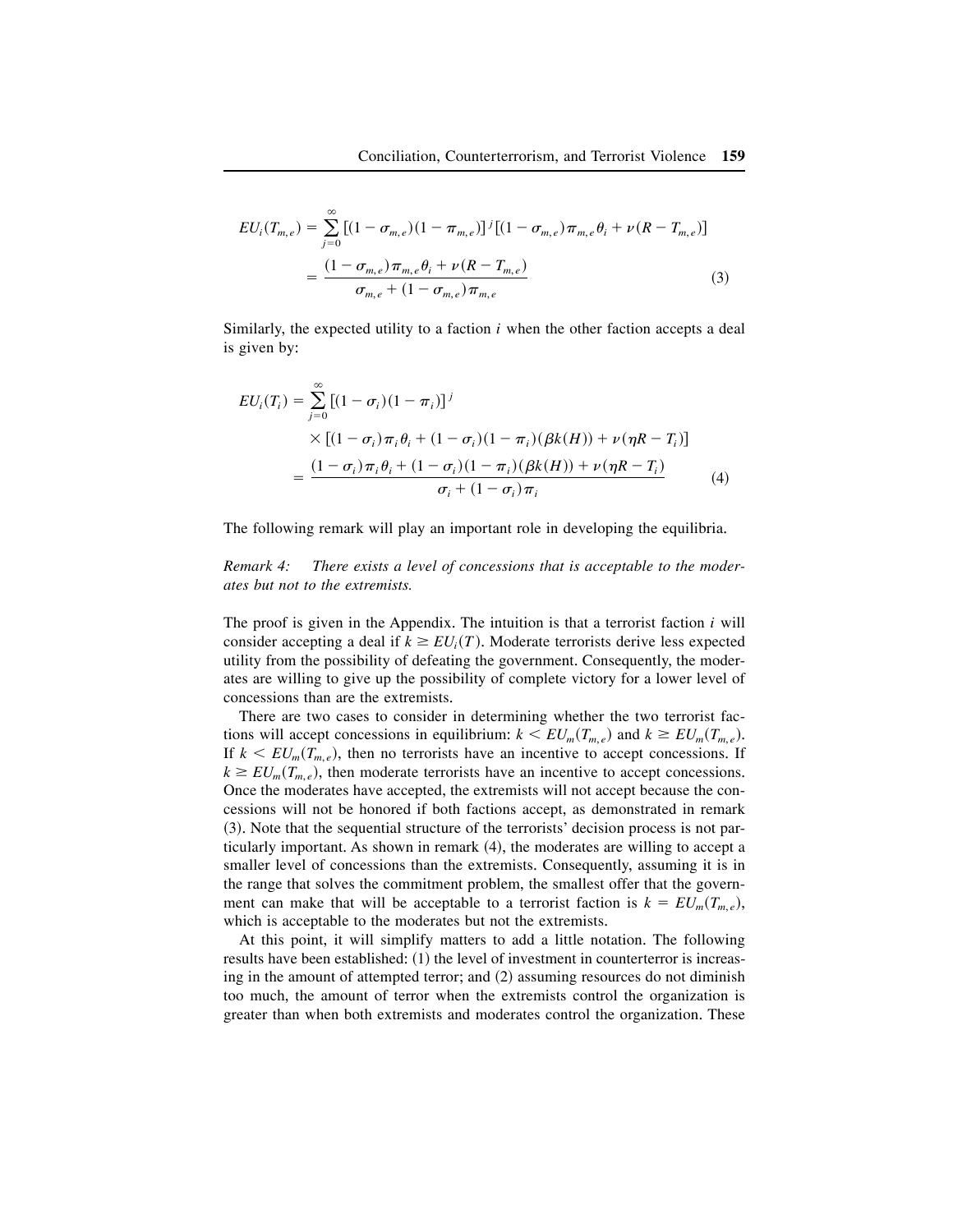results jointly imply that the investment in counterterror, the probability of preventing terror attacks, and the amount of attempted terror are highest when the extremists control the terror organization. I will label the equilibrium level of investment in counterterror when the extremists control the terror organization  $a_e$  and when both groups control the terror organization  $a_{m,e}$ , where  $a_e > a_{m,e}$ . Similarly, I will label the equilibrium probabilities of successful counterterror  $\sigma_e$  and  $\sigma_{m,e}$ , where  $\sigma_e > \sigma_{m,e}$ . The costs of counterterror are labeled  $\gamma_e$  and  $\gamma_{m,e}$ , where  $\gamma_e$  $\gamma_{m,e}$ . Finally, the probabilities of the government being defeated (given that government counterterror fails) are labeled  $\pi_e$  and  $\pi_{m,e}$ , where  $\pi_e > \pi_{m,e}$ .

#### *Level of Concessions*

Given the terrorists' best responses, the government can determine what concessions to offer. If  $k < \max\{EU_m(T_{m,e}), k\}$ , then no terrorists accept the offer. Total attempted terror in this case is  $T_{m,e}$ , which implies that the government's expected utility is:

$$
EU_G(k < \max\{EU_m(T_{m,e}), \underline{k}\})
$$
  
= 
$$
\sum_{j=0}^{\infty} [(1 - \sigma_{m,e})(1 - \pi_{m,e})]^j
$$
  

$$
\times [(1 - \sigma_{m,e})(1 - \pi_{m,e})(B - \gamma_{m,e} - T_{m,e}) + \sigma_{m,e}W]
$$
  
= 
$$
\frac{(1 - \sigma_{m,e})(1 - \pi_{m,e})(B - \gamma_{m,e} - T_{m,e}) + \sigma_{m,e}W}{\sigma_{m,e} + (1 - \sigma_{m,e})\pi_{m,e}}
$$
(5)

The government can also make an offer of concessions that is acceptable to the moderates but not to the extremists. If the government makes such an offer, it will make the lowest possible such offer (because the government is trying to minimize the amount of concessions). Consequently, in this circumstance the government will offer  $k = \hat{k} \equiv \max\{EU_m(T_{m,\epsilon}), k\}$ . The total attempted terror in this case is  $T_e$ . Using similar algebra, it is clear that the government's expected utility in this case is:

$$
EU_G(\hat{k}) = \frac{(1 - \sigma_e)(1 - \pi_e)(B - \gamma_e - \hat{k}) + \sigma_e W}{\sigma_e + (1 - \sigma_e)\pi_e}
$$
(6)

The government never has an incentive to offer concessions greater than  $\hat{k}$ , because the moderates will accept any offer at least as large as  $k$ . Consequently, the government chooses to "buy" the moderates at the lowest level of concessions possible+

Depending on parameter values, either of these outcomes can arise in equilibrium. The key features of the equilibria of this game are characterized in the following proposition.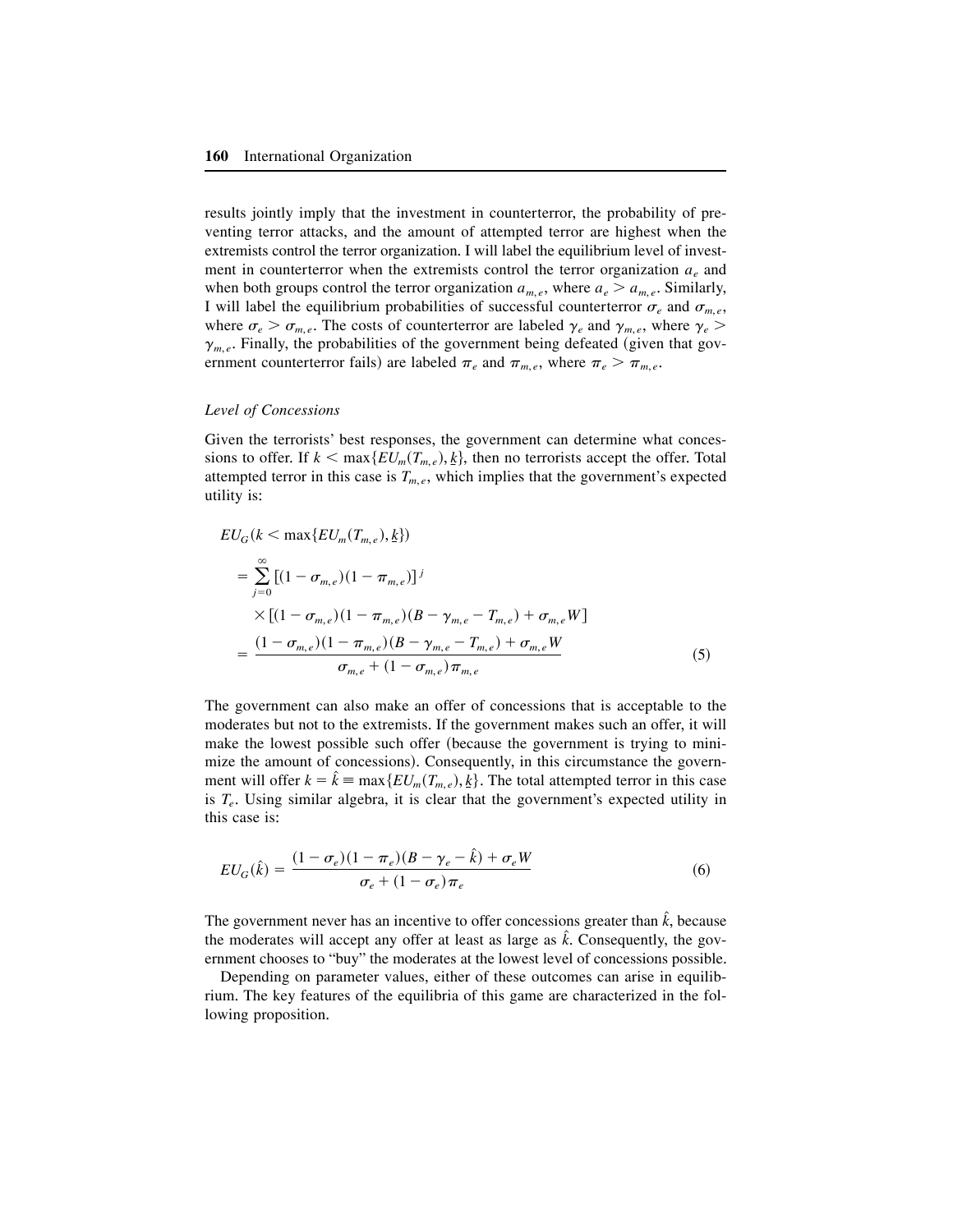*Proposition 1: In a CEME, if it is not feasible for the commitment problem to be solved, then no concessions are offered, the government chooses a level of counterterror given by equation (1), and the terrorists choose a preferred level of violence according to equation (2).*

*If it is feasible to solve the commitment problem, then the government chooses whether to make concessions by comparing the expected utilities in equations (5) and (6). If the latter is larger and*  $\hat{k} < \bar{k}$ , then the government offers concessions *k, honors the concessions if they are accepted, and chooses a level of counterter-* Z *ror according to equation (1). The moderates accept any offer of concessions greater than or equal to*  $\hat{k}$  *and provide counterterror aid. The extremists never accept an offer along the equilibrium path. Terrorists who do not accept concessions choose a preferred level of violence according to equation (2).*

Proof. If concessions will not be honored, then no terrorist has an incentive to accept them. Given this, the optimality of the government's and terrorists' actions follow from equations  $(1)$  and  $(2)$ .

If the commitment problem can be solved, then the government makes concessions if the expected utility of a deal is greater than the expected utility of no deal. That the level of concessions will be  $\hat{k}$  follows immediately from the government's objective function. That concessions will only be made if  $\hat{k} < \bar{k}$ follows from lemma  $(1)$ . The optimality of the players' behavior then follows from equations  $(1)$  and  $(2)$ .

Of primary importance for this analysis are the outcomes associated with two different equilibrium paths and the parameter values that lead to them. These are summarized in the following corollary.

*Corollary 1: There are 2 equilibrium paths of this game when cooperation occurs in the commitment subgame.*

- 1. The "No Deal" path occurs if concessions  $k \leq \hat{k}$  are offered. The total level *of attempted terror in this case is*  $T_{m,e}$ .
- 2. The "Buying the Moderates" path occurs when an offer of concessions  $\hat{k}$  is *made. In this case the moderates accept, the extremists reject, and the total level of attempted terror is*  $T_e$ .

Proof. The results follow directly from proposition  $(1)$ .

# **Analysis**

## *Level of Violence*

The first point of interest is the level of terrorist violence with and without concessions. As demonstrated in remark  $(2)$ , the terrorist organization engages in more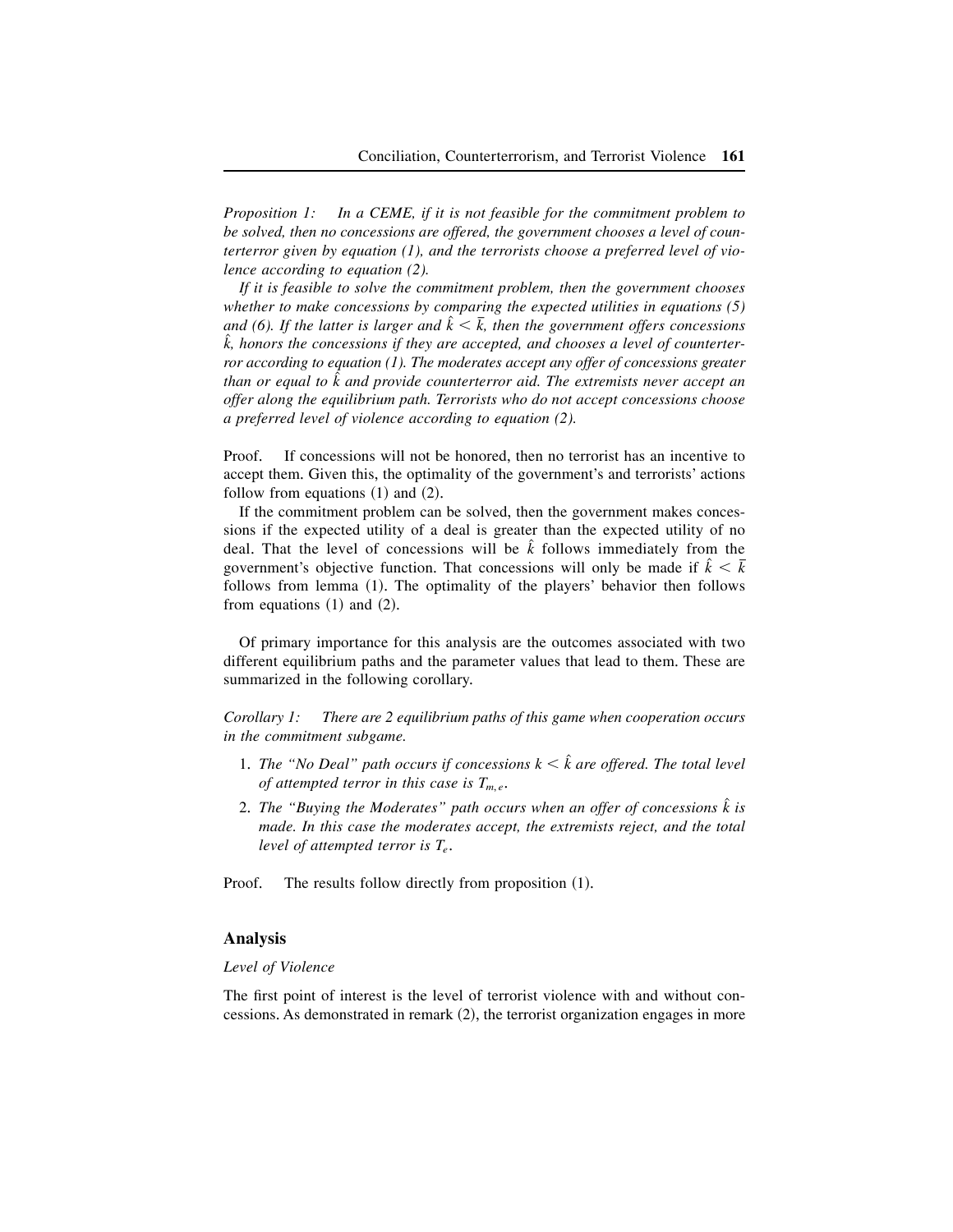terror after concessions  $(T_e > T_{m,e})$  as long as the loss of resources is not too large. When the government offers concessions, only the moderates are willing to accept. This leaves the extremists in control of the terrorist organization. Once the influence of the moderates is removed, the extremists choose to direct more of the available resources toward terrorist activities. The government faces a trade-off when making concessions. On the one hand, the probability of succeeding at counterterror increases and the resources to which the terrorists have access diminish+ On the other hand, the amount of violence may increase because the terrorist movement is composed exclusively of the extremists who refused to accept concessions.

## *Duration of Conflict*

This trade-off also allows for a comparison of the expected duration of a terrorist conflict as a function of whether or not a compromise settlement has been reached. The probability that a conflict continues in any given round is  $(1 - \sigma)(1 - \pi)$ . Thus the expected duration of a conflict is:

$$
\sum_{j=0}^{\infty} \left( (1 - \sigma)(1 - \pi) \right)^j = \frac{1}{\sigma + (1 - \sigma)\pi} \tag{7}
$$

This function is decreasing in both  $\sigma$  and  $\pi$ . Since  $\sigma_e > \sigma_{m,e}$  and  $\pi_e > \pi_{m,e}$ (assuming  $\eta$  is sufficiently large), terrorist conflicts are expected to have a shorter duration if a negotiated settlement has been reached. Thus conflicts in which the government negotiates with terrorists are, in expectation, shorter but more violent. These results are summarized in the following proposition.

*Proposition 2: Assuming resources do not diminish too much, the level of terror is higher following concessions to the moderates. However, the expected duration of the conflict is shorter following concessions to the moderates.*

Proof. The results follow from remark  $(2)$  and equation  $(7)$ .

This result has implications for the empirical study of terror. First, it provides a theoretical understanding for the frequently observed, but somewhat perplexing, phenomenon of increases in terrorist activity following concessions: when moderates accept concessions the extremists are left in control of the terrorist organization. The model also explains why governments nonetheless are sometimes willing to make concessions. The probability of government victory increases and the expected duration of the conflict decreases. This is because of two factors. First, the former terrorists aid the government in its counterterror efforts in order to insure the credibility of government concessions. Second, because of the increase in attempted terror and the increased efficiency of its counterterror efforts, the government increases its investment in counterterrorism+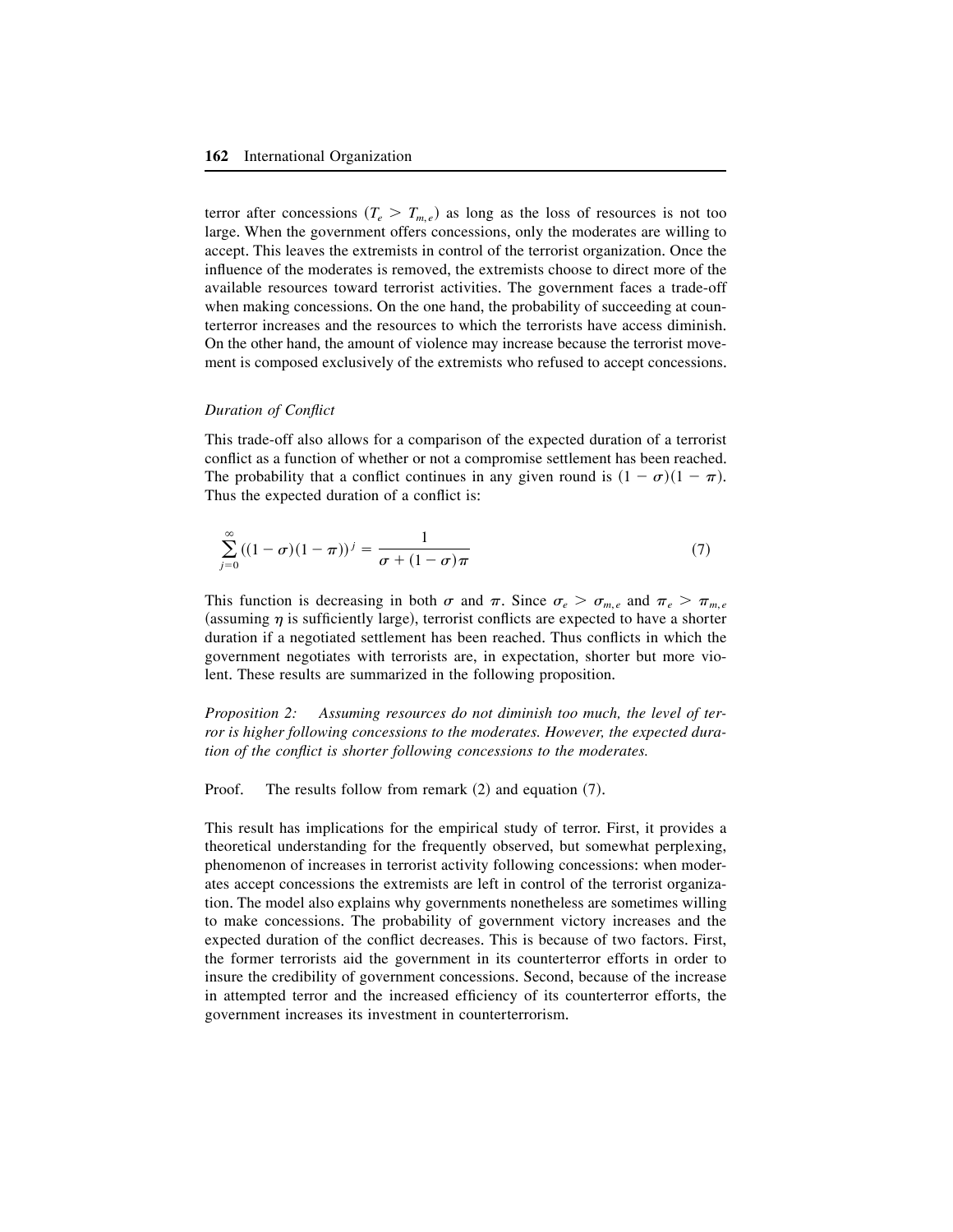#### *Terms of the Settlement*

The model also lends some insight into the terms of negotiated settlements between governments and terrorists+ Assuming that the minimal level of concessions that can sustain cooperation in the commitment subgame is less than  $EU_m(T_{m,e})$ , if the government makes concessions to the moderates, those concessions will be worth:

$$
\hat{k} = EU_m(T_{m,e}) = \frac{(1 - \sigma_{m,e})\pi(T_{m,e})\theta_m + \nu(R - T_{m,e})}{\sigma_{m,e} + (1 - \sigma_{m,e})\pi(T_{m,e})}
$$
(8)

which is equal to the moderates' expected utility from remaining active terrorists.

First, notice that the level of concessions is decreasing in the probability of the government winning the conflict.

$$
\frac{\partial \hat{k}}{\partial \sigma_{m,e}} = -\frac{\pi_{m,e} \theta_m + (1 - \pi_{m,e}) \nu (R - T_{m,e})}{(\sigma_{m,e} + (1 - \sigma_{m,e}) \pi_{m,e})^2} < 0
$$

The more likely the terrorist organization is to lose the conflict, the more attractive it is to the moderates to strike a deal with the government.

Further, recall that  $T_{m,e} = \lambda t_e^* + (1 - \lambda)t_m^*$ . Because equation (8) represents the moderates' objective function, it is clear that it would be maximized if the amount of terror chosen was the moderates' preferred amount,  $t_m^*$ . That is, the level of concessions would be maximized if  $T_{m,e} = \lambda t_e^* + (1 - \lambda)t_m^*$  were to equal  $t_m^*$ . This leads to several implications for factors that would improve the offer made to the moderates.

The more radical the moderates are (the higher  $\theta_m$ ), the better the offer made by the government. Hence, strategic moderate leaders may have an incentive to recruit and indoctrinate members into the moderate faction with relatively extreme preferences. By shifting the preferences of the moderates toward the extreme, they create a bargaining tool that compels the government to make more concessions if it wishes to strike a deal. This helps shed light on the puzzling phenomenon of moderate terrorist leaders engaging in behavior that radicalizes their supporters to the point where those "supporters" may no longer be willing even to endorse the positions of the moderate leaders who recruited them. Of course, to fully explore this phenomenon one would want to model a strategic relationship between the moderate leadership and the moderate rank-and-file explicitly. But this comparative static suggests an intuition about strategic moderate leaders' incentives.

Another implication of this line of reasoning is that the more control the moderates have over the terrorist organization (low  $\lambda$ ), the better the offer from the government. Thinking of this intuition within a more dynamic framework yields the prediction that moderate leaders will be particularly interested in seeking out a deal with the government when they believe their control over their organization is beginning to decline. This is because if they wait too long and the extremists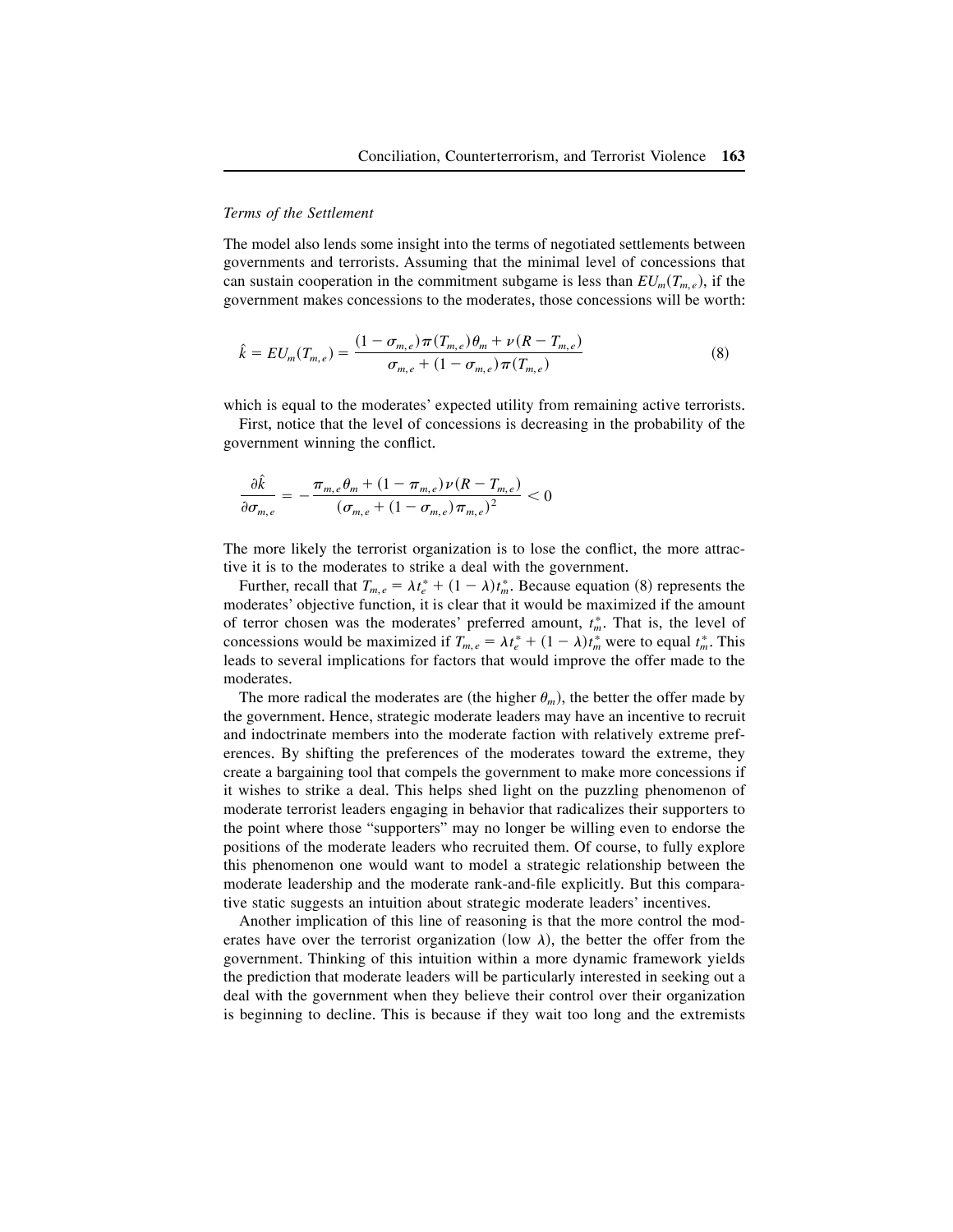take control (high  $\lambda$ ), then the deal they will ultimately strike with the government will not be as favorable. This suggests an intuition for why governments might aid extremist challengers to moderate terrorist groups. By doing so, the government both increases the moderates' incentives to accept concessions before their power slips away and decreases the ultimate level of concessions granted. Such a strategy was followed, for instance, by the Israeli government during the first Intifada when it lent support to the emerging extremist Islamic movement—which gave rise to groups such as Hamas and Islamic Jihad—in order to encourage an internal challenge to the PLO.<sup>22</sup> Indeed, the result was that the PLO's control over Palestinian terrorism was weakened and, eventually, this brought the relatively moderate PLO to the negotiating table.

Finally, combining this intuition with the commitment problem between the moderate terrorists and the government yields another result. For the reasons just elucidated, while moderates are actively engaged in terrorism, they have an incentive to limit the power of the extremists within the organization. However, once the moderates accept a deal, the continued existence of extremists helps to insure the credibility of government concessions+ As such, the model suggests that moderate terrorists might demonstrate an ability to control extremists within their ranks while they are still actively engaged in terror, yet be reluctant to do as much to eradicate those extremists after accepting concessions.

# **An Application to the Israeli/Palestinian Conflict**

A full empirical treatment is beyond the scope of this article+ However, it is instructive to see how the fundamental workings of the model map onto a real-world case of government concessions to moderate terrorists, as illustrated by the Israeli/ Palestinian conflict.

The first peace negotiations between Palestinians and Israelis took place in 1991 in Madrid. These negotiations eventually led to the signing of the first Oslo accord in September of 1993, followed by a series of interim peace agreements. The basic framework for negotiations revolved around land for peace. The Israelis agreed to withdraw gradually from occupied lands and grant the Palestinian Authority increasing levels of autonomy in exchange for demilitarization, the cessation of violence, and the PLO's recognition of Israel's right to exist. One of the conditions for the implementation of Israeli concessions was a Palestinian Authority crackdown on extremist violence.<sup>23</sup> That is, consistent with the model, the PLO's ability to help the Israelis prevent terror was intended to serve as a guarantor of the credibility of Israel's promises.

<sup>22.</sup> Wilkinson 1993.

<sup>23.</sup> See Hermann and Newman 2000; and Shlaim 1994.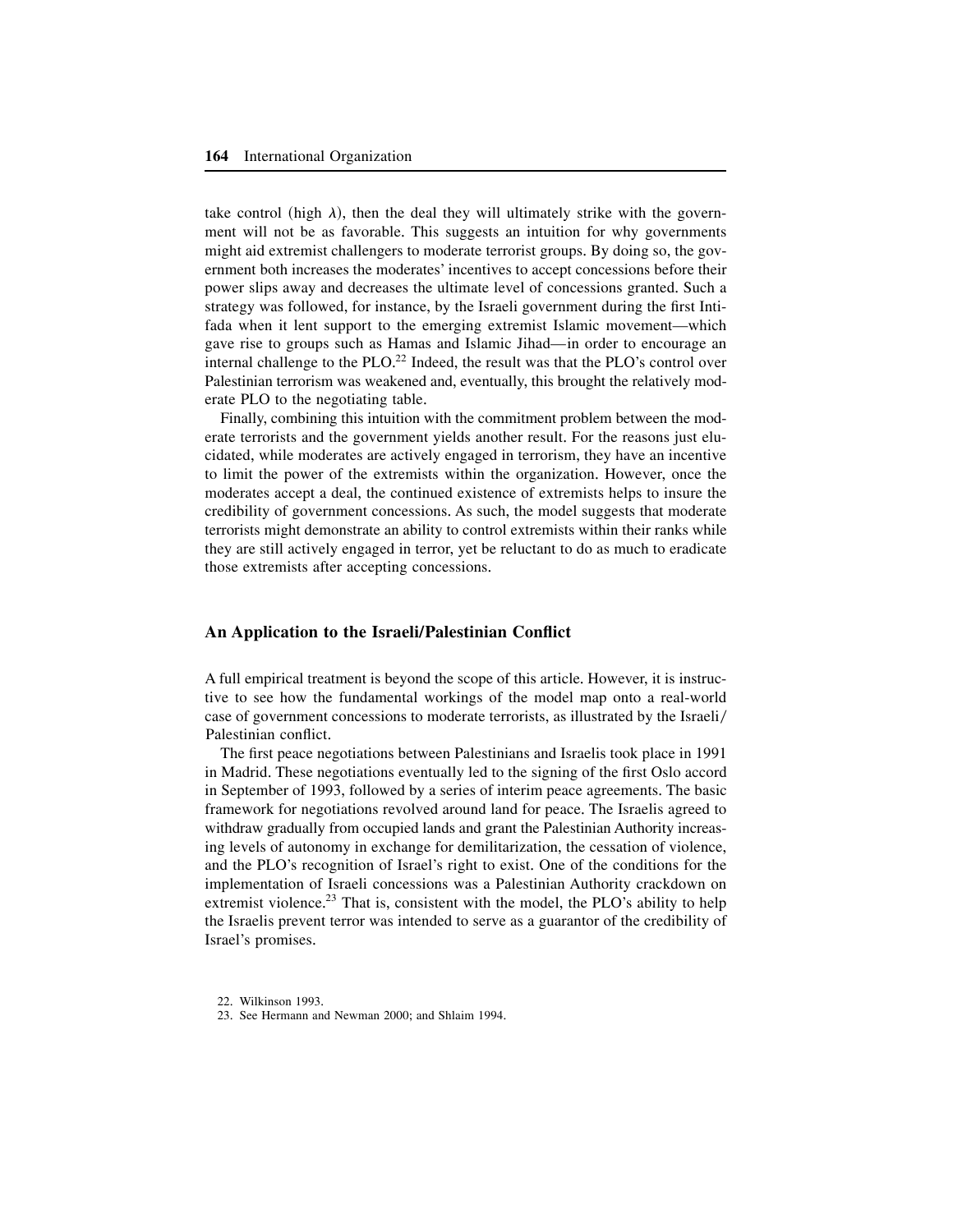The Oslo accords created a split among Palestinian nationalists. Extremist factions, including the Popular Front for the Liberation of Palestine, Hamas, Islamic Jihad, and the al Aqsa Martyr's Brigade, rejected the agreement+ As Article 13 of the Hamas Charter states:

[Peace] initiatives, the so-called peaceful solutions, and international conferences to resolve the Palestinian problem all contradict the beliefs of the Islamic Resistance Movement. Indeed, giving up any part of Palestine is tantamount to giving up part of its religion. The nationalism of the Islamic Resistance Movement is part of its religion, and it instructs its members to  $\lceil$  adhere $\rceil$  to that and to raise the banner of Allah over their homeland as they wage their Jihad. $24$ 

As recent events have demonstrated, the Israelis seem to have concluded that they overestimated the helpfulness of the Palestinians in counterterror. This has led them to renege on promised concessions, which has led the Palestinians to reduce their aid in counterterror. This is consistent with the intuitions underlying the commitment subgame, if the Israelis and Palestinians are playing some sort of tit-for-tat strategy.<sup>25</sup> In this scenario, in which the increase in counterterror following concessions is less than anticipated, the model suggests that there will be an increase in violence, because of the increased militancy of the terrorist movement. Importantly, this must not have been Israel's expectation. But the government's subsequent behavior indicates that Israeli leaders have concluded that their expectations were incorrect.

Consistent with the model, an increase in violence occurred concomitant with the relatively moderate PLO's decision to negotiate with the Israelis, leaving the terror campaign in the hands of more extreme factions+ As resources given by donors who support armed resistance and control of terrorist activity and recruitment shifted to the still-active factions, the extremists were able to increase the level of violence. The annual fatalities from Palestinian terrorism are reported in Figure  $3.^{26}$ Throughout, I examine the number of fatalities attributed to terrorism rather than the number of attacks (which is the statistic examined by, for example, Kydd and Walter).<sup>27</sup> The number of people killed better captures the idea of the level of terrorist violence. In particular, there are significant strategic differences between a bombing that kills several dozen people and a knifing that leaves one casualty.

An important alternative explanation for this increase is the spoiler effect suggested by Kydd and Walter. The radicals wanted to undermine the peace process and so engaged in more terrorism than they otherwise would have.

26. Israeli Government Press Office 1998.

<sup>24.</sup> Translated in Mishal and Sela 2000.

<sup>25.</sup> Of course, with perfect information, noncooperation should never occur on the equilibrium path. But standard intuitions regarding the introduction of uncertainty into this repeated game yield results similar to the patterns observed in the Israeli/Palestinian conflict.

<sup>27.</sup> Kydd and Walter 2002.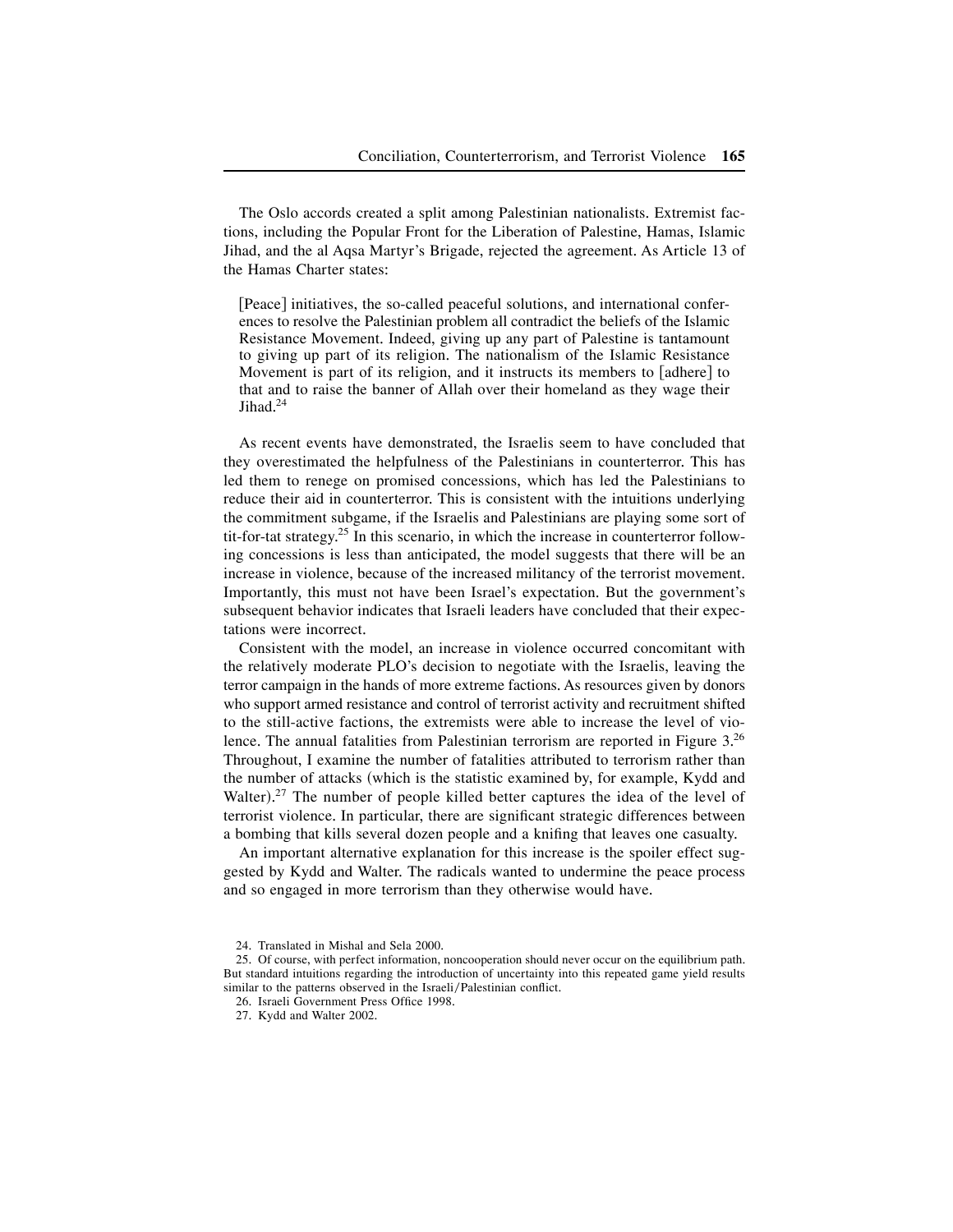

**FIGURE 3.** *Annual fatalities from Palestinian terrorism, 1978–1998*

Though different, these two arguments are not mutually exclusive. The spoiler model predicts a short-term spike in violence during peace negotiations. The increased militancy effect that I propose is longer term, having to do with a change in the composition of the terrorist movement rather than a shift in short-term incentives. Consequently, while the spoiler effect will produce a spike and then a drop in terrorist violence, the increased militancy effect (contingent on the failure of counterterror) is expected to produce a long-term increase in the base level of terrorist violence+ While these two accounts imply different empirical predictions, both causal mechanisms could operate simultaneously. If so, one would expect a large spike during a peace process, reflecting both effects, followed by a sustained period of heightened violence (although perhaps at a level somewhat lower than during the peace process but higher than previous levels of violence), reflecting the continued heightened militancy effect and disappearance of the spoiler effect. Because the Palestinians and Israelis are still in the midst of on-and-off negotiations, the key challenge in assessing the validity of my model is to separate out violence caused by the spoiler effect to see if there is also explanatory space for my increased-militancy argument.

Spoiler violence is only expected to occur before major agreements and perhaps just after those agreements. The key spoiler opportunities in the Israeli/ Palestinian conflict are summarized in Table 1. Following Kydd and Walter, I have classified Palestinian and Israeli elections, in addition to important negotiations, as spoiler opportunities. I consider a larger set of spoiler opportunities than did Kydd and Walter, leading to somewhat different conclusions.

Figure 4 gives monthly fatalities from Palestinian terror for the time period between Oslo and the onset of the second Intifada in September of 2000, and Fig-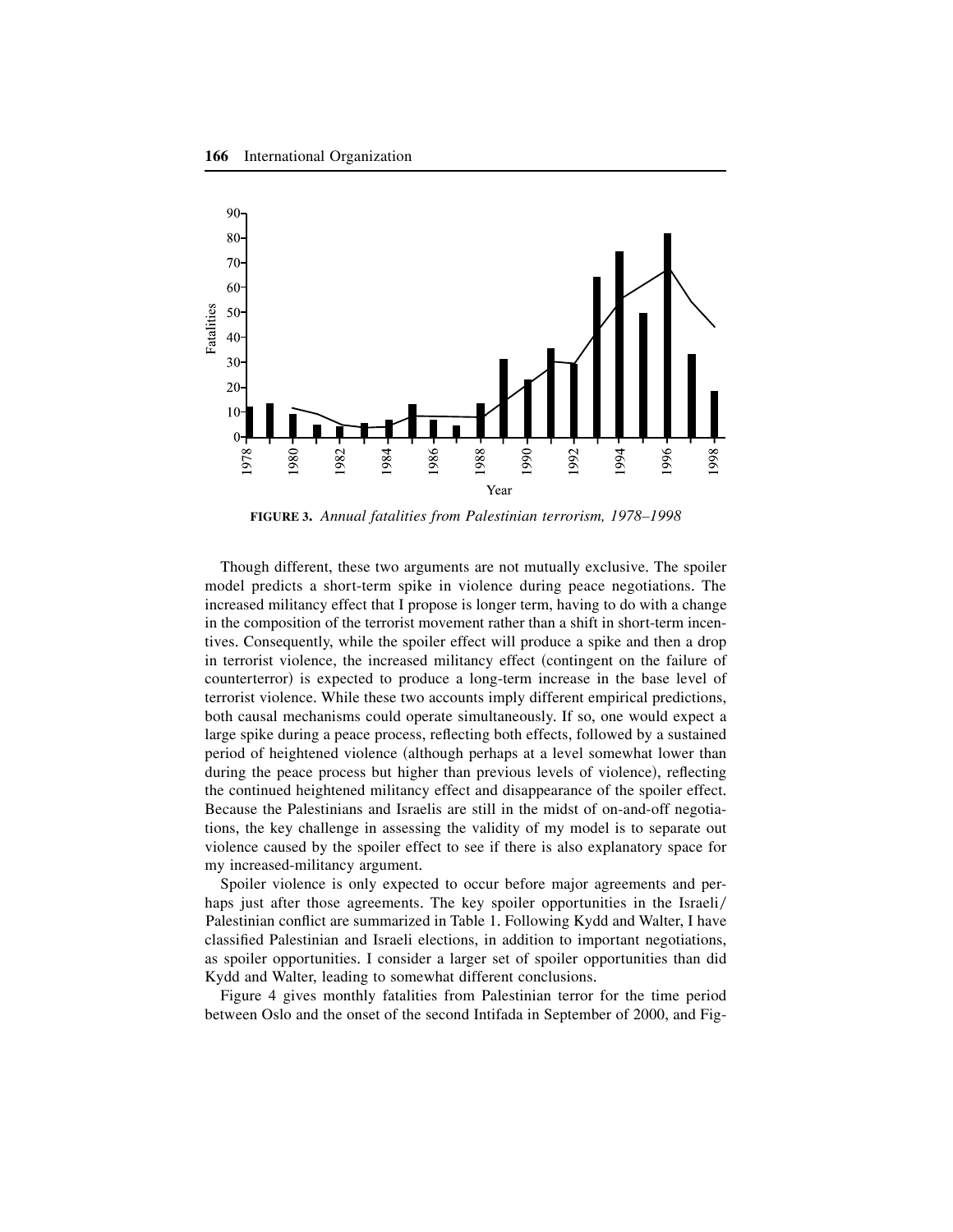| Date                                                                                                                     | Event                                                                                                                                                                                                                 |
|--------------------------------------------------------------------------------------------------------------------------|-----------------------------------------------------------------------------------------------------------------------------------------------------------------------------------------------------------------------|
| September 1993<br>May 1994<br>October 1994<br>November 1995<br>February 1996<br>May 1996<br>January 1997<br>October 1998 | Oslo Accord<br>Cairo Agreement<br>Jordan-Israel Peace Accord<br>Oslo II<br>Palestinian elections<br>Taba negotiations and Israeli elections<br><b>Hebron Agreement</b><br>Wye River Peace Accord<br>Israeli elections |
| May 1999<br>September 1999<br><b>July 2000</b><br>January 2001<br>February 2001                                          | Sharm el-Sheikh Memorandum<br>Camp David summit<br>Taba meetings<br>Israeli elections                                                                                                                                 |

**TABLE 1.** *Key "spoiler" opportunities in the Israeli/Palestinian peace process*

ure 5 from the beginning of the second Intifada through December 2002.<sup>28</sup> I separate these two graphs because there has been a qualitative increase in the amount of violence since the advent of the second Intifada+ Combining the data makes it difficult to see spikes in violence—which constitute evidence of the spoiler effect because the level of post-second Intifada violence dwarfs pre-second Intifada numbers. Separating the data in this way gives the spoiler model the benefit of the doubt.

As can be seen in Figures 4 and 5, while there were spikes in violence before the signing of the Cairo agreement, the Israel-Jordan peace accord, and the Palestinian elections, there were not spikes before Oslo II, the Israeli elections of 1996 or 1999, the first Taba negotiations, the Wye Accords, the Sharm el-Sheik Memorandum, or the Camp David negotiations. Because they fall near the beginning of the increase associated with the second Intifada, it is debatable whether there was a spike before the joint statement from Taba in January 2001 and the Israeli elections in February 2001. While some of the increase in violence that followed Oslo was likely the result of the spoiler effect, much of it occurred during periods when there were not significant spoiler opportunities. This suggests that other factors,

<sup>28.</sup> The full data are available from the author's Web site at  $\langle www.artsci.wustl.edu/~ebuencode)\rangle$ . These data are collected from the International Policy Institute on Counter-Terrorism in Herzliya:  $\langle$ http:// www.ict.org.il). I have counted any person that was killed directly by a Palestinian terrorist attack (other than the terrorist him or herself) in the Occupied Territories or in Israel proper. This includes accidental killings of sympathetic Palestinians as well as attacks on Israeli military personnel. It does not include bystanders (whether Israeli or Palestinian) caught in the cross-fire and killed by Israeli forces. While inherently mired in political debates, I do not intend this codification to carry a particular political message. Changing the coding rules would not qualitatively alter the results.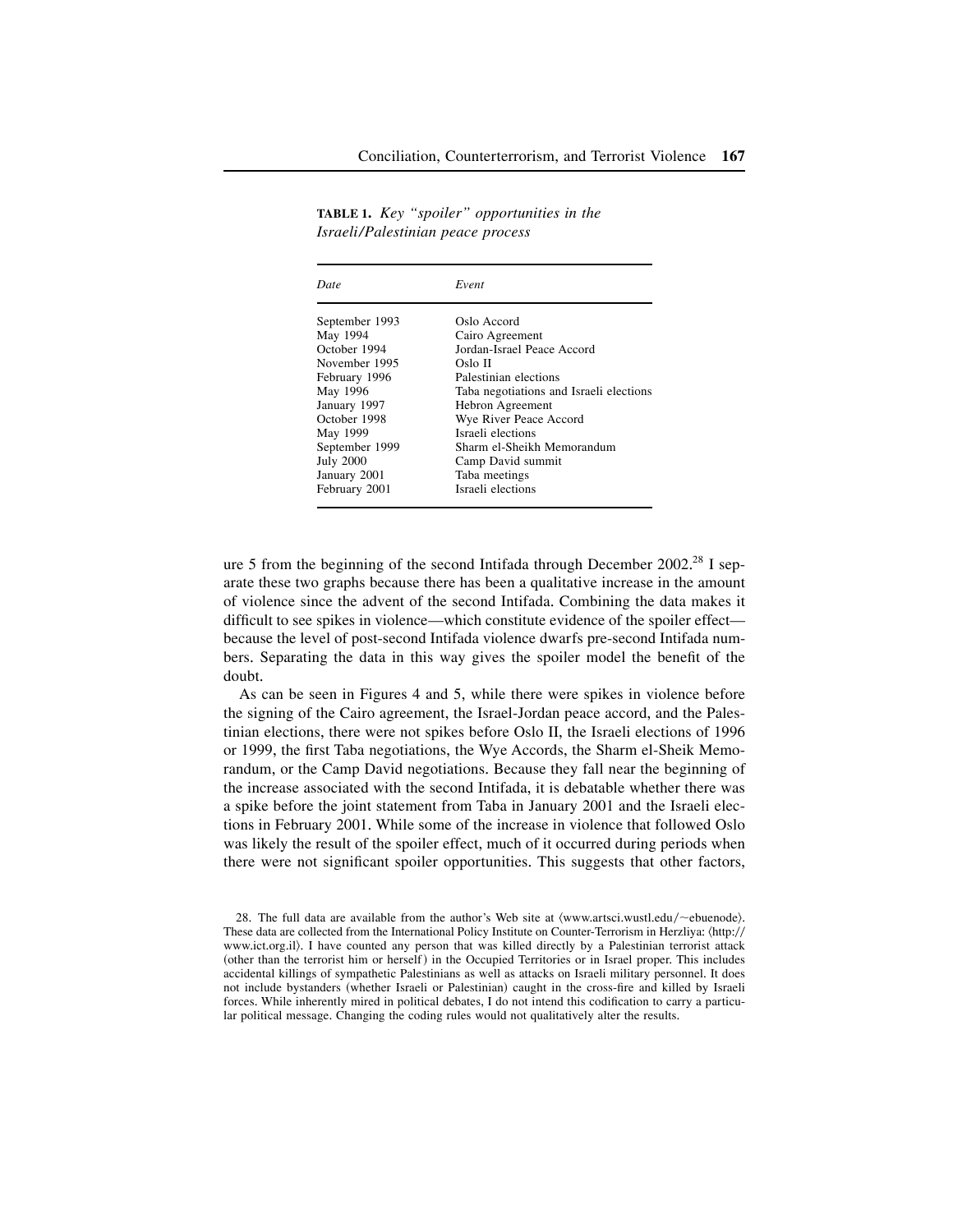

**FIGURE 4.** *Monthly fatalities due to Palestinian terror, September 1993– August 2000*

such as the increased militancy that resulted from groups such as Hamas and Islamic Jihad taking control of the terrorist movement, also play a role in explaining the increase in violence.

The evidence for this claim can be further solidified by determining whether the average level of monthly fatalities is greater during spoiler opportunities than during other time periods. It is unclear how long a period constitutes the spoiler opportunity surrounding a negotiation or election+ The periods around major events that Kydd and Walter examine range from a couple of weeks (before the Israel-Jordan Peace Accord) to several months (prior to Wye). The typical period they look at is approximately a month. Following their lead, I treat the month of, as well as the months before and after, a major strategic event as a spoiler opportunity. I partition the monthly data into two groups: violence that occurred during a spoiler opportunity and violence that occurred when there was not a spoiler opportunity. The summary statistics for these data are given in Table 2.

Surprisingly, the mean level of violence during spoiler opportunities  $(5.1)$  was lower than during periods where there were not spoiler opportunities  $(10.2)$ , con-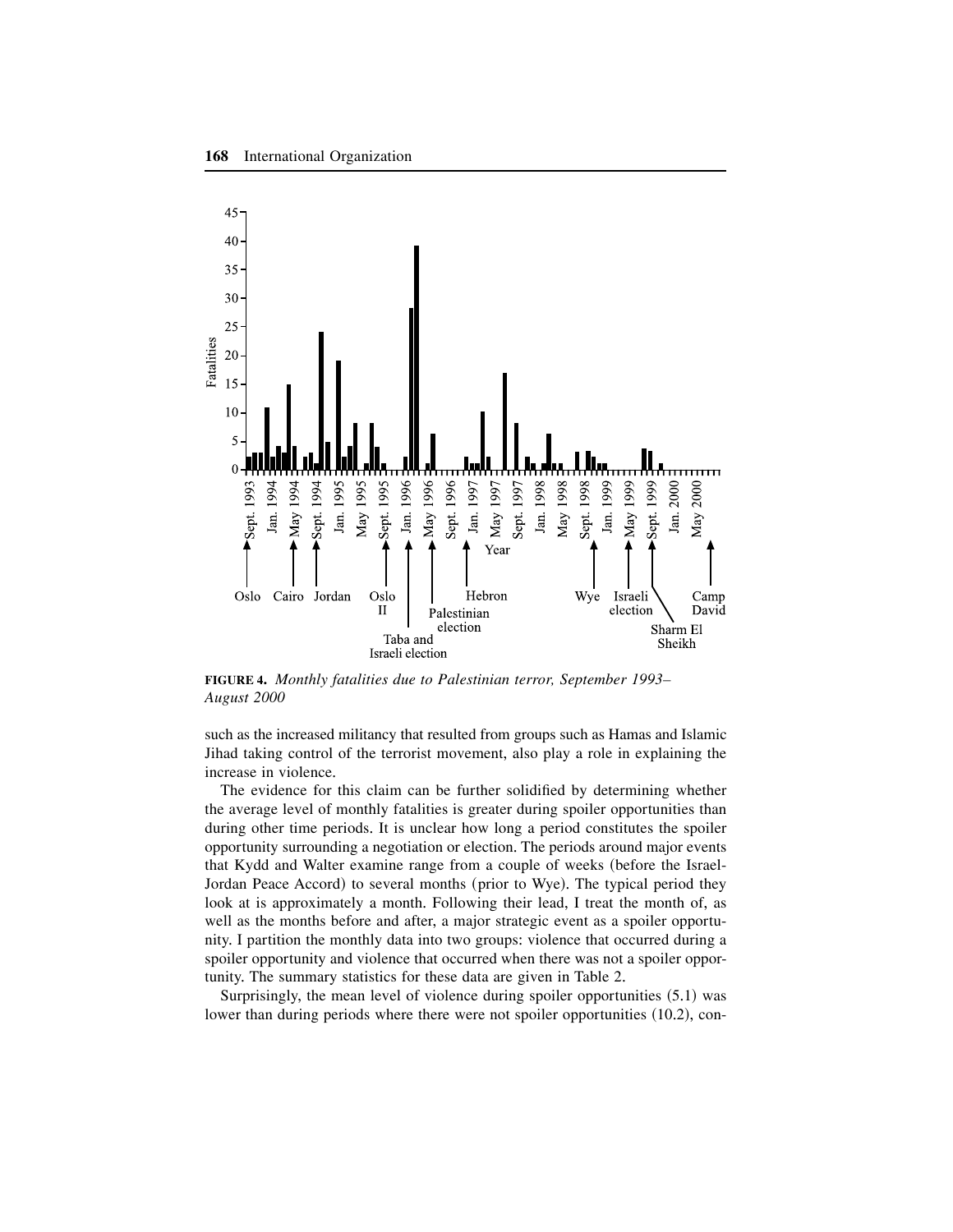

**FIGURE 5.** *Monthly fatalities due to Palestinian terror, September 2000– December 2002*

tradicting the spoiler model+ This anomalous result can be explained by the fact that there have not been spoiler opportunities since early 2001, while there has been a significant increase in violence after the advent of the second Intifada. Of course, this increase in violence in the absence of spoiler incentives is itself evidence that factors in addition to spoiler effects are at work. Also, in support of my model, it has been the extremists that have stoked the flames of violence.

Nonetheless, it is worthwhile to examine whether the spoiler effect explains most of the increase in violence that occurred after Oslo before the second Intifada, or whether there is room for additional explanatory theories, such as increased

**TABLE 2.** *Summary statistics of monthly fatalities due to Palestinian terror, September 1993– December 2002*

|                    | During spoiler<br>opportunities | Not during<br>spoiler opportunities |
|--------------------|---------------------------------|-------------------------------------|
| Mean               | 5.1                             | 10.2                                |
| Standard deviation | 8.8                             | 18.2                                |
| Sample size        | 36                              | 76                                  |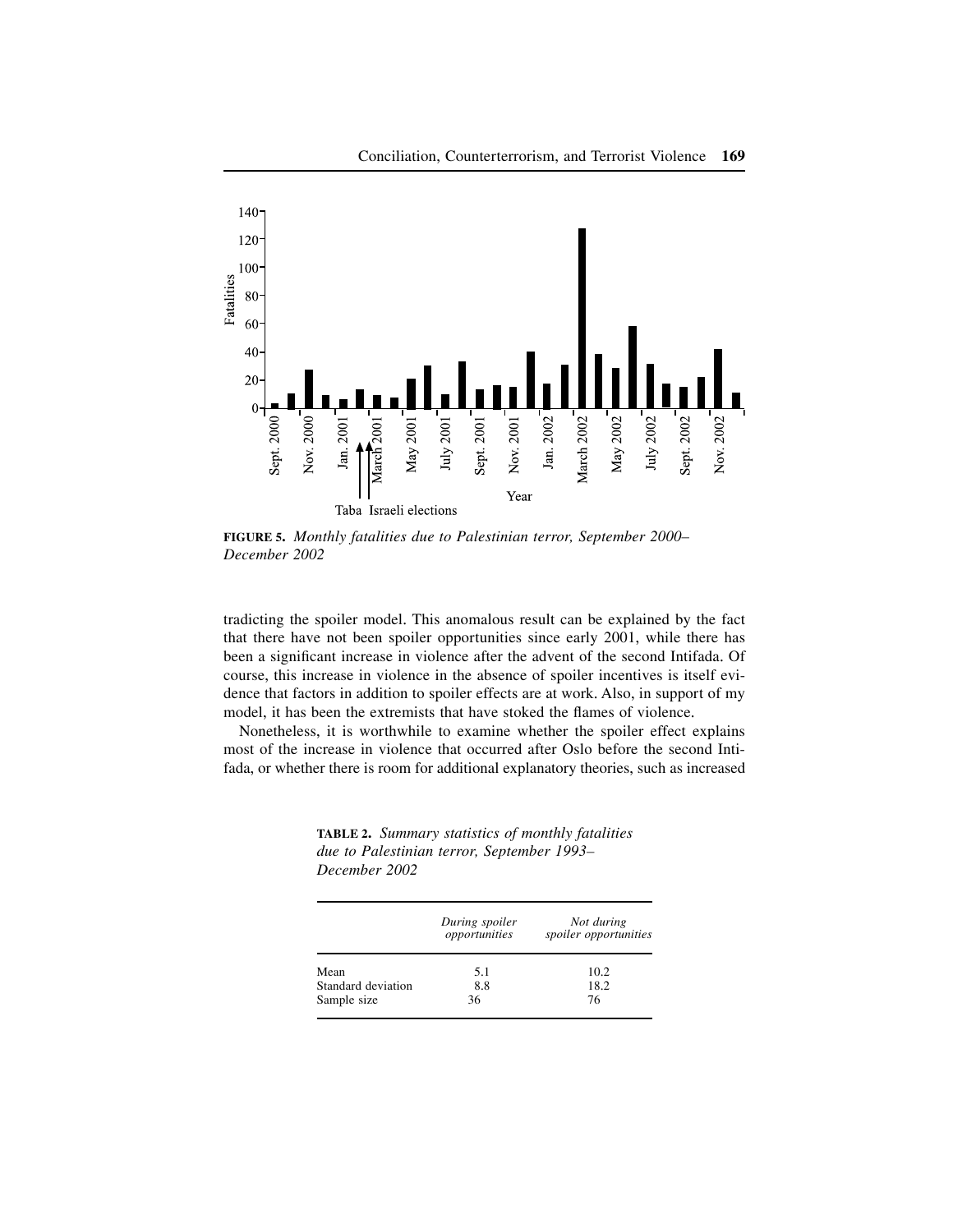|                    | During spoiler<br>opportunities | Not during<br>spoiler opportunities |
|--------------------|---------------------------------|-------------------------------------|
| Mean               | 4.6                             | 4.5                                 |
| Standard deviation | 9.1                             | 8.3                                 |
| Sample size        | 32.                             | 61                                  |

|                |                                            |  | <b>TABLE 3.</b> Summary statistics of monthly fatalities |
|----------------|--------------------------------------------|--|----------------------------------------------------------|
|                | due to Palestinian terror, September 1993– |  |                                                          |
| September 2000 |                                            |  |                                                          |

militancy. To examine this, I consider the same partition of the data but only look from September 1993 through September 2000 (when the second Intifada began). The summary statistics for this procedure are shown in Table 3.

In the more limited set of data in Table 3, the level of violence is slightly higher during spoiler opportunities than during other periods, as the spoiler model predicts. However, the difference in levels of violence with and without spoiler opportunities is not statistically significant.<sup>29</sup> Thus the data support the contention that factors beyond the spoiler effect, such as increased militancy, contribute to the increase in violence experienced since the signing of the Oslo accord. Further, the historical events conform to the two main causal claims of the model+ First, the increase in violence coincided with the moderates accepting concessions, leaving the terrorist campaign in the hands of the extremists. Second, the concessions were made contingent on Palestinian counterterror aid, and the ability to withhold that aid has been used by the Palestinians to try to insure the credibility of Israeli promises.

# **Conclusion and Potential Extensions**

The model developed in this study yields three key results. First, it suggests an explanation of the observation that government concessions often lead to an increase in the militancy of terrorist organizations. Namely, concessions draw moderate terrorists away from the terrorist movement, leaving the organization in the control of extremists. Second, it provides an answer to the question of why governments make concessions in light of the increased militancy they engender. The

<sup>29.</sup> The null hypothesis is that the two means are equal and the alternative hypothesis is that there are more fatalities during spoiler opportunities. The t-statistic is 0.052, while the critical value for rejection of the null at the 95 percent confidence level is approximately  $t > 1.67$ .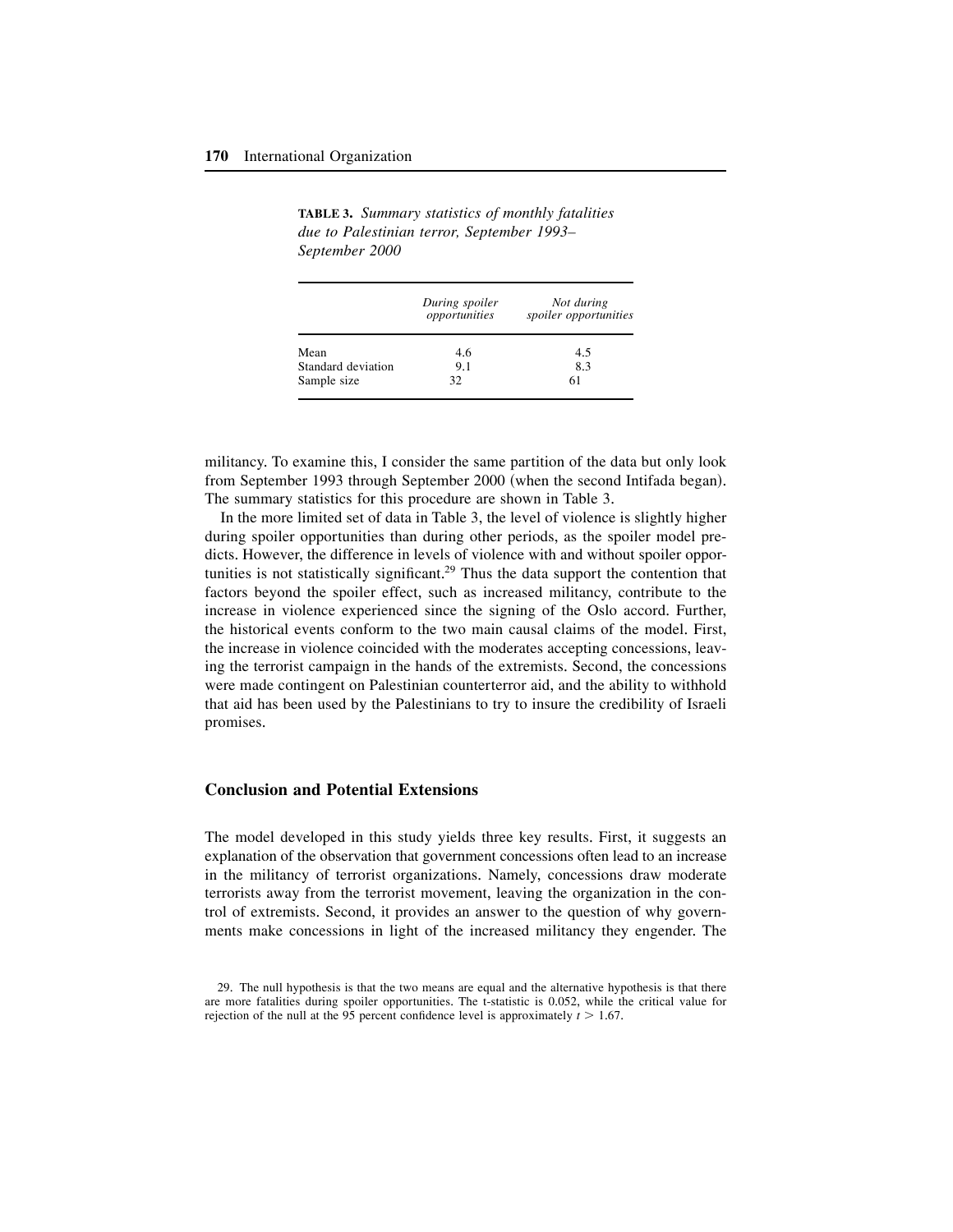government's probability of succeeding in counterterrorism improves following concessions because of the help of former terrorists that directly improves counterterror and leads the government to invest more resources in its counterterror efforts. Thus terrorist conflicts in which concessions have been made are more violent but shorter. Third, it demonstrates how the ability of former terrorists to provide counterterror aid to the government can solve the credible commitment problem that governments face when offering concessions.

The application to the conflict between Israelis and Palestinians suggests avenues for extension of the model. The comparative statics regarding the terms of the negotiated settlement led to the intuition that moderates want to appear to have control over the extremists before an agreement but then, after concessions, might be reluctant to crack down too strongly for fear of undermining their bargaining leverage. This pattern seems to have occurred in the Israeli/Palestinian case. While the current model provides an intuition about the incentives for such behavior, an extension would offer a more nuanced understanding.

I have assumed that the government knows whether or not the former terrorists have provided counterterror aid and can reward or punish them accordingly. In reality, the Israelis are uncertain of the extent to which the Palestinian Authority is trying to reign in militants. Further, the Israelis may be uncertain of the Palestinian Authority's ability to control extremists. Hence, there is both a moral hazard and a learning problem. Explicitly modeling these dynamics might yield insight into when the government will give up on negotiated settlement as well as when former terrorists are likely to exert significant effort (perhaps when the government is close to giving up on them) and when they are likely to shirk. Thus building on the current model along these lines might shed further light on the dynamics underlying the Israeli/Palestinian conflict and others like it.

Another extension that the application suggests relates to the strategic interaction between terrorist factions. Extremists can respond to moderates who negotiate with the government in a variety of ways. They might attempt to make a counteroffer to persuade the moderates not to accept concessions. They might also engage in violence against the former terrorists to prevent them from aiding the government in counterterror. Indeed, empirical cases of terrorism reveal a range of outcomes along these lines. While extremists within some insurgent groups have explicitly decided not to take action against moderate factions—Hamas's refusal to engage in violence against the PLO or the Irgun's decision not to fight back against the Hagannah—in other cases violence amongst terrorist factions is quite extreme—the Sri Lankan LTTE's brutal attacks against competing and moderate Tamil groups.<sup>30</sup> An interesting extension of this model would allow terrorist cells to invest effort in antigovernment violence and internal violence and would attempt to deduce the conditions under which internal violence will occur.

<sup>30</sup>+ On Hamas and the PLO, see Abu-Amr 1993; on the Irgun and Hagannah, see Bell 1976; on the LTTE, see Saravanamuttu 2000.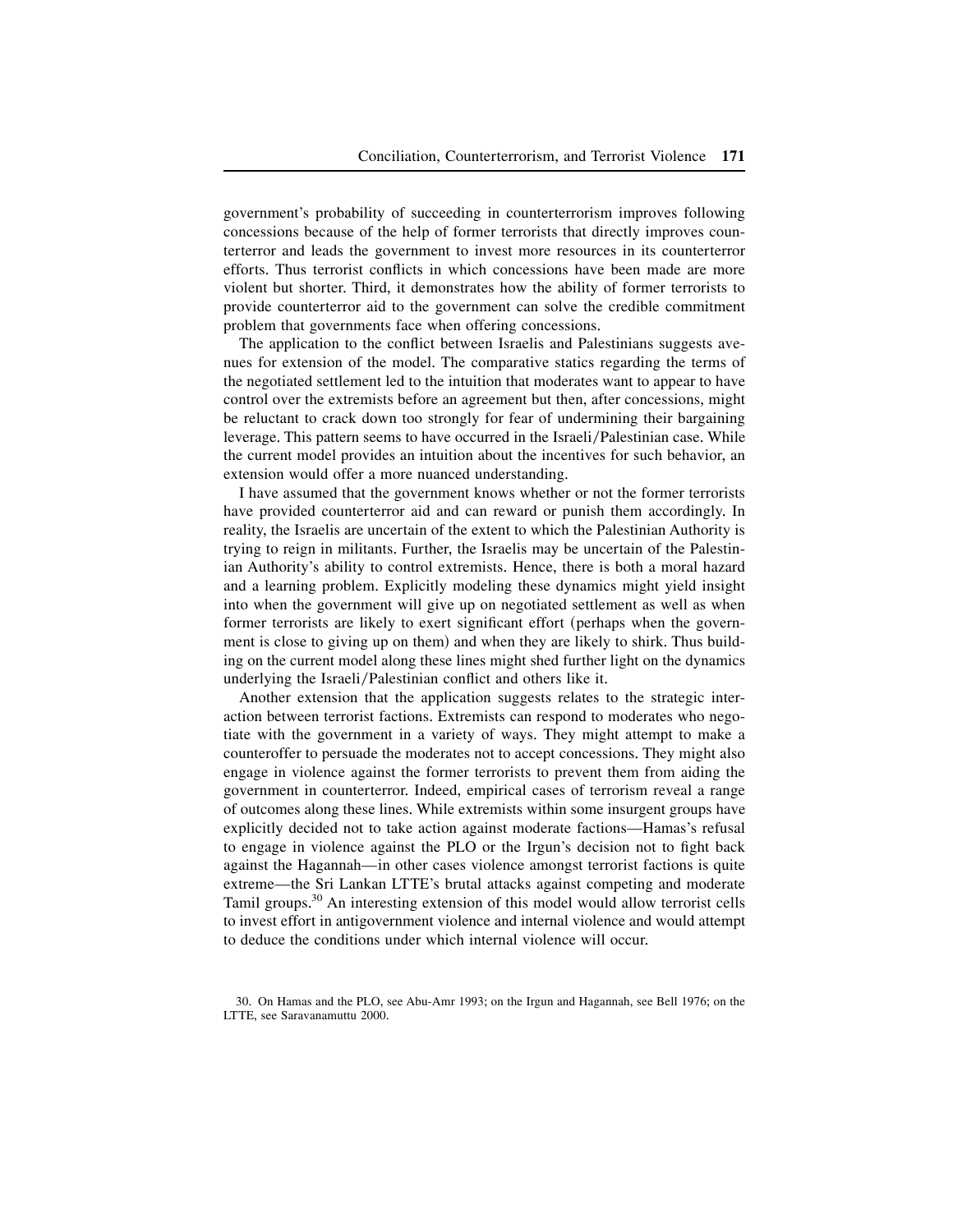Finally, the results of this model were contingent on the size of the diminution of resources following concessions to moderates+ It is important to think about when this decrease will be large or small. The main sources of terrorist funding are legitimate businesses, organized criminal activity, and donations.<sup>31</sup> Moderate donors are likely to cease giving to the terrorist organization following concessions, though extremist donors may be inclined to increase donations as the organization becomes more ideologically pure. Further, former terrorists may be able to maintain ownership of legitimate businesses, though they are more likely to lose control of criminal enterprises if they relinquish their weapons as part of their deal with the government.

If resources diminish too much, the extremists, despite their militancy, lack the wherewithal to increase violence to the level they would like. Concessions, then, lead to an increase in militancy, but this does not translate into an increase in violence, due to a lack of resources+ Such a scenario might, for instance, describe the situation in Northern Ireland following the Good Friday accords+ Leaving the terrorist campaign in the hands of radical splinter groups, such as the "Real" IRA, led to an increase in militancy. These extremists engaged in terrorist attacks—the bombing of Omagh, a missile attack on MI6, the assault on Ebrington Barracks in Derry, and the bombing of the BBC—that were qualitatively more violent than anything in which the Provisional IRA had engaged.<sup>32</sup> However, because of their small size and failure to gain access to either the Provisionals' fund-raising network (NORAID) or business and criminal enterprises, $33$  the splinter groups lacked the resources to actually increase the overall death toll from IRA violence.<sup>34</sup> Thus in thinking about the effects of concessions on the level of violence, it is important to pay close attention to the details of the particular group one is studying+

# **Appendix**

*Proofs of Remarks, Lemmas, and Propositions*

Proof of Remark 1. To show that at an interior solution  $a^*$  is increasing in *T* note that

$$
\frac{\partial^2 U_G}{\partial T \partial a} = \frac{\partial \sigma}{\partial a} \frac{\partial \pi}{\partial T} \left(B - \gamma - T - k + V_G(H) \right) + \frac{\partial \sigma}{\partial a} \left(1 - \pi \right) + \left(1 - \sigma \right) \gamma' \frac{\partial \pi}{\partial T}
$$

The first term is positive by assumption  $(B + V_G(H) - \gamma(\bar{a}) - R - k > 0)$ , otherwise the government would surrender. The other two terms are clearly positive. Thus the whole expres-

- 32+ See Dingley 2001; *The Irish Times*, 12 March 2001, 7; and *The Express*, 6 August 2001, 12+
- 33+ See Dingley 1999; *The Irish Times*, 12 March 2001, 7; and *The Express*, 6 August 2001, 12+ 34. Sutton 1994.

<sup>31.</sup> Adams 1987.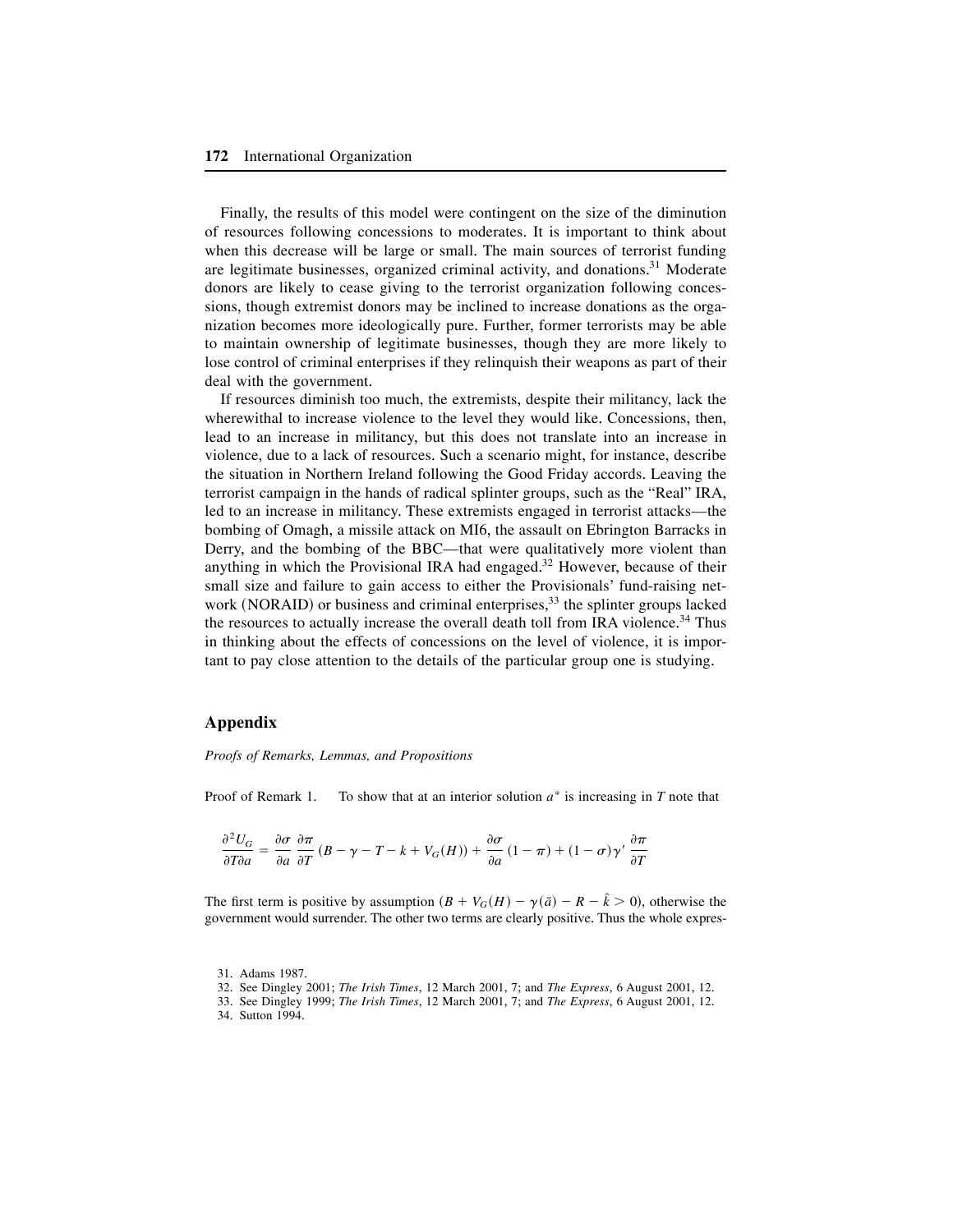sion is positive, so  $U_G$  has strictly increasing marginal returns in *T* and *a*, which means that Edlin and Shannon's Monotonicity Theorem implies that  $a^*$  is increasing in  $T^{35}$ 

To show that  $a^*(\bar{h}) > a^*(h)$ , notice that the government's expected utility function can be rewritten as follows:

$$
U_G = \sigma(a, h)[W - (1 - \pi)(B - \gamma(a) - T - k + V_G(H))]
$$
  
+ (1 - \pi)(B - \gamma(a) - k + V\_G(H))

Because  $W > B + V_G(H)$ , it is clear that the first term is strictly positive. Further, it then follows that from the fact that  $\sigma(a, h)$  has increasing differences that  $U_G$  has increasing differences in *a* and *h*. Thus Topkis's Monotonicity Theorem implies that  $a^*$  is increasing in  $h^{36}$ 

Proof of Remark 2. That  $t_i^*$  is increasing in *R* can be seen by noticing that

$$
\frac{\partial^2 U_i}{\partial t \partial R} = -\nu''(R-t) > 0,
$$

because  $\nu(\cdot)$  is concave. Thus *U<sub>i</sub>* has strictly increasing marginal returns in *t* and *R*, so Edlin and Shannon's Monotonicity Theorem implies that  $t^*$  is increasing in  $R$ .

To see that  $t_i^*$  is increasing in  $\theta_i$  notice that,

$$
\frac{\partial^2 U_i}{\partial t_i \partial \theta_i} = (1 - \sigma(a^*(t_i), h)) \frac{d\pi(t_i)}{dt_i} - \frac{\partial \sigma(a^*, h)}{\partial a^*} \frac{\partial a^*}{\partial t_i^*} \pi(t_i)
$$
(9)

Recall that the first-order condition is:

$$
(1 - \sigma) \frac{d\pi}{dt_i} (\theta_i - P) - \frac{\partial \sigma}{\partial a^*} \frac{\partial a^*}{\partial t_i^*} (\pi \theta_i + (1 - \pi)P) - \nu'(R - t_i) = 0
$$

Note that if the first term of this first-order condition is not larger than the second term, then the whole condition is strictly negative. This is because, in that scenario, the actual level of terror is decreasing in the amount of resources devoted to terror because the positive effect of resources on terror is swamped by the indirect effect of an increase in counterterror by the government. This leads to a corner solution in which the terrorists choose  $t_i^* = 0$ . Thus at an interior solution, the first term must be larger than the second term. Formally this implies that:

35. Edlin and Shannon 1998.

36. Vives 1999, theorem 2.3.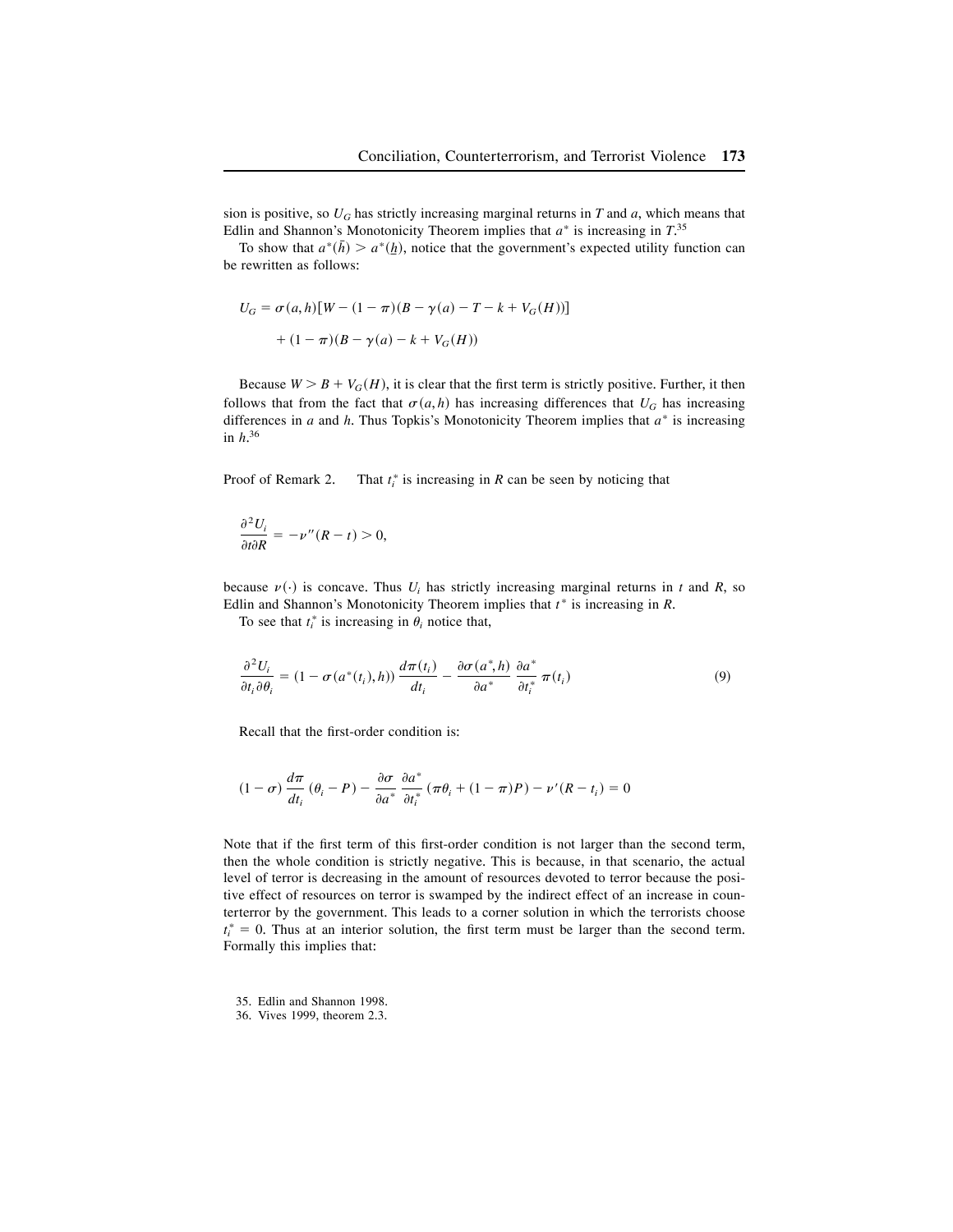$$
(1 - \sigma) \frac{d\pi}{dt_i} (\theta_i - P) > \frac{\partial \sigma}{\partial a^*} \frac{\partial a^*}{\partial t_i^*} (\pi \theta_i + (1 - \pi)P),
$$

which can be rewritten

$$
(1 - \sigma) \frac{d\pi}{dt_i} (\theta_i - P) > \frac{\partial \sigma}{\partial a^*} \frac{\partial a^*}{\partial t_i^*} \pi (\theta_i - P) + \frac{\partial \sigma}{\partial a^*} \frac{\partial a^*}{\partial t_i^*}
$$

The right-hand side of this equation is strictly greater than:

$$
\frac{\partial \sigma}{\partial a^*} \frac{\partial a^*}{\partial t_i^*} \pi (\theta_i - P)
$$

Thus, the first-order condition implies that

$$
(1 - \sigma) \frac{d\pi}{dt_i} (\theta_i - P) > \frac{\partial \sigma}{\partial a^*} \frac{\partial a^*}{\partial t_i^*} \pi (\theta_i - P)
$$

which implies that

$$
(1 - \sigma) \frac{d\pi}{dt_i} > \frac{\partial \sigma}{\partial a^*} \frac{\partial a^*}{\partial t_i^*}
$$

Given this, equation  $(9)$  is strictly positive, so  $U_i$  has strictly increasing marginal returns in  $t$  and  $\theta$ , which, by Edlin and Shannon's Monotonicity Theorem, implies that  $t^*$  is increasing in  $\theta_i$  at an interior solution.

Proof of Remark 4. I need to show that there exists a *k* such that  $EU_m(T^*_{m,e}) \leq k$  $EU_e(T_{m,e}^*)$ . If this is true, then the moderates would like to accept but the extremists would not.

The existence of such a  $k$  can be confirmed by direct comparison of equation  $(3)$  for moderates and extremists. The claim is true if:

$$
\frac{(1-\sigma_{m,e})\pi_{m,e}\theta_e + \upsilon(R-T_{m,e})}{\sigma_{m,e} + (1-\sigma_{m,e})\pi_{m,e}} > \frac{(1-\sigma_{m,e})\pi_{m,e}\theta_m + \upsilon(R-T_{m,e})}{\sigma_{m,e} + (1-\sigma_{m,e})\pi_{m,e}}
$$

which is clearly true because  $\theta_e > \theta_m$ .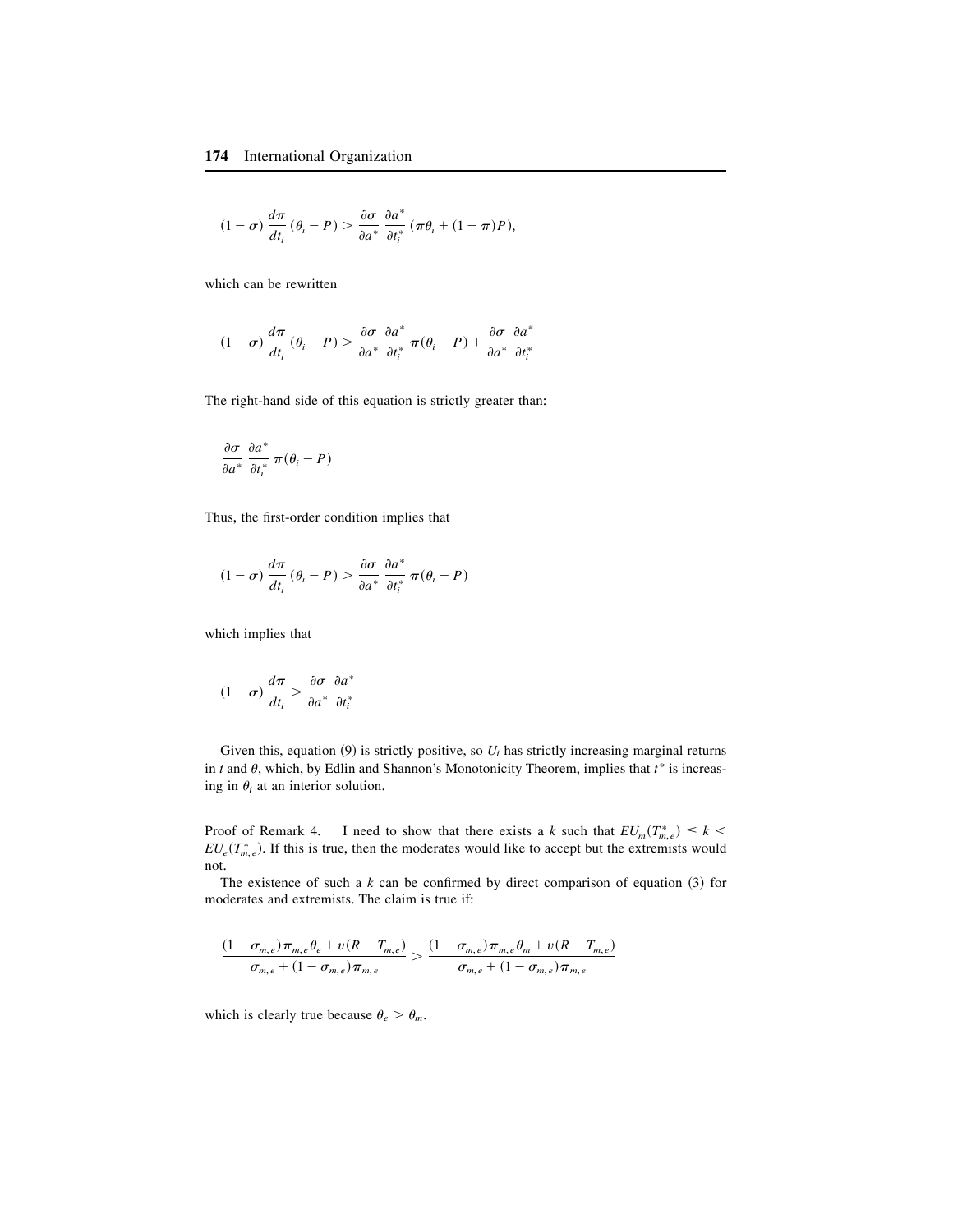# **References**

Abu-Amr, Ziad+ 1993+ Hamas: A Historical and Political Background+ *Journal of Palestine Studies* 22  $(4):5–19.$ 

Adams, James. 1987. The Financing of Terror. In *Contemporary Research in Terrorism*, edited by Paul C. Wilkinson and Alasdair M. Stewart, 393–405. Aberdeen, Scotland: Aberdeen University Press.

- Bell, J. Bowyer, 1976. *On Revolt: Strategies of National Liberation*, Cambridge, Mass.: Harvard University Press.
- ———+ 1977+ *Terror Out of Zion: Irgun Zvai Leumi, LEHI, and the Palestine Underground, 1929–* 1949. New York: St. Martin's Press.
- Chai, Sun-Ki+ 1993+ An Organizational Economics Theory of Antigovernment Violence+ *Comparative Politics* 26 (1):99-110.
- Clark, Robert P+ 1986+ Patterns of ETA Violence: 1968–1980+ In *Political Violence and Terror*, edited by Peter H, Merkl, 123–42, Berkeley: University of California Press,
- Crenshaw, Martha. 1981. The Causes of Terrorism. *Comparative Politics* 13 (4):379–99.

-. 1995. Thoughts on Relating Terrorism to Historical Contexts. In *Terrorism in Context*, edited by Martha Crenshaw, 3–26. University Park: Pennsylvania State University Press.

- —, 2000. Democracy, Commitment Problems and Managing Ethnic Violence: The Case of India and Sri Lanka. *Terrorism and Political Violence* 12 (3, 4):134–59.
- Darby, John. 2000. The Effect of Violence on Peace Processes. In *A Farewell to Arms?: From 'Long War'to Long Peace in Northern Ireland*, edited by Michael Cox, Adrian Guelke, and Fiona Stephen, 263-74. Manchester, England: Manchester University Press.
- della Porta, Donatella+ 1995+ Left-Wing Terrorism in Italy+ In *Terrorism in Context*, edited by Martha Crenshaw, 105–59. University Park: Pennsylvania State University Press.
- DeNardo, James. 1985. *Power in Numbers: The Political Strategy of Protest and Rebellion*. Princeton, N.J.: Princeton University Press.
- Dingley, James+ 1999+ Peace Processes and Northern Ireland: Squaring Circles? *Terrorism and Political Violence* 11 (3):32–52.
- -, 2001. The Bombing of Omagh, 15 August 1998: The Bombers, Their Tactics, Strategy, and Purpose Behind the Incident, *Studies in Conflict and Terrorism* 24 (6):451–65.
- Edlin, Aaron S., and Chris Shannon. 1998. Strict Monotonicity in Comparative Statics. *Journal of Economic Theory* 81 (1):201-19.
- Fearon, James D. 1998. Commitment Problems and the Spread of Ethnic Conflict. In *The International Spread of Ethnic Conflict: Fear, Diffusion and Escalation*, edited by David Lake and Donald Rothchild, 107–26. Princeton, N.J.: Princeton University Press.
- Gibbs, Jack. 1989. Conceptualization of Terrorism. *American Sociological Review* 54 (3):329–40.
- Hermann, Tamar, and David Newman. 2000. A Path Strewn with Thorns: Along the Difficult Road of Israeli-Palestinian Peacemaking+ In *The Management of Peace Processes*, edited by John Darby and Roger Mac Ginty, 107-53. London: Macmillan.
- Hewitt, Christopher. 1984. *The Effectiveness of Anti-Terrorist Policies*. Lanham, Md.: University Press of America.
- Hoffman, Bruce. 1998. *Inside Terrorism*. New York: Columbia University Press.
- Israeli Ministry of Foreign Affairs, 1998. *Israelis Killed by Palestinian Terrorists*, Available at <http:// www.israel-embassy.org.uk/web/pages/fatal.htm>. Accessed 15 September 2004.
- Kydd, Andrew, and Barbara F. Walter. 2002. Sabotaging Peace: The Politics of Extremist Violence. *International Organization* 56 (2):263-96.
- Lapan, Harvey E., and Todd Sandler. 1988. To Bargain or Not to Bargain: That Is the Question. *American Economic Review* 78 (2):16-21.
- Laqueur, Walter, 1977. *Terrorism*, London: Weidenfeld and Nicolson.
- Maskin, Eric, and Jean Tirole+ 2001+ Markov Perfect Equilibrium I: Observable Actions+ *Journal of Economic Theory* 100 (2):191-219.